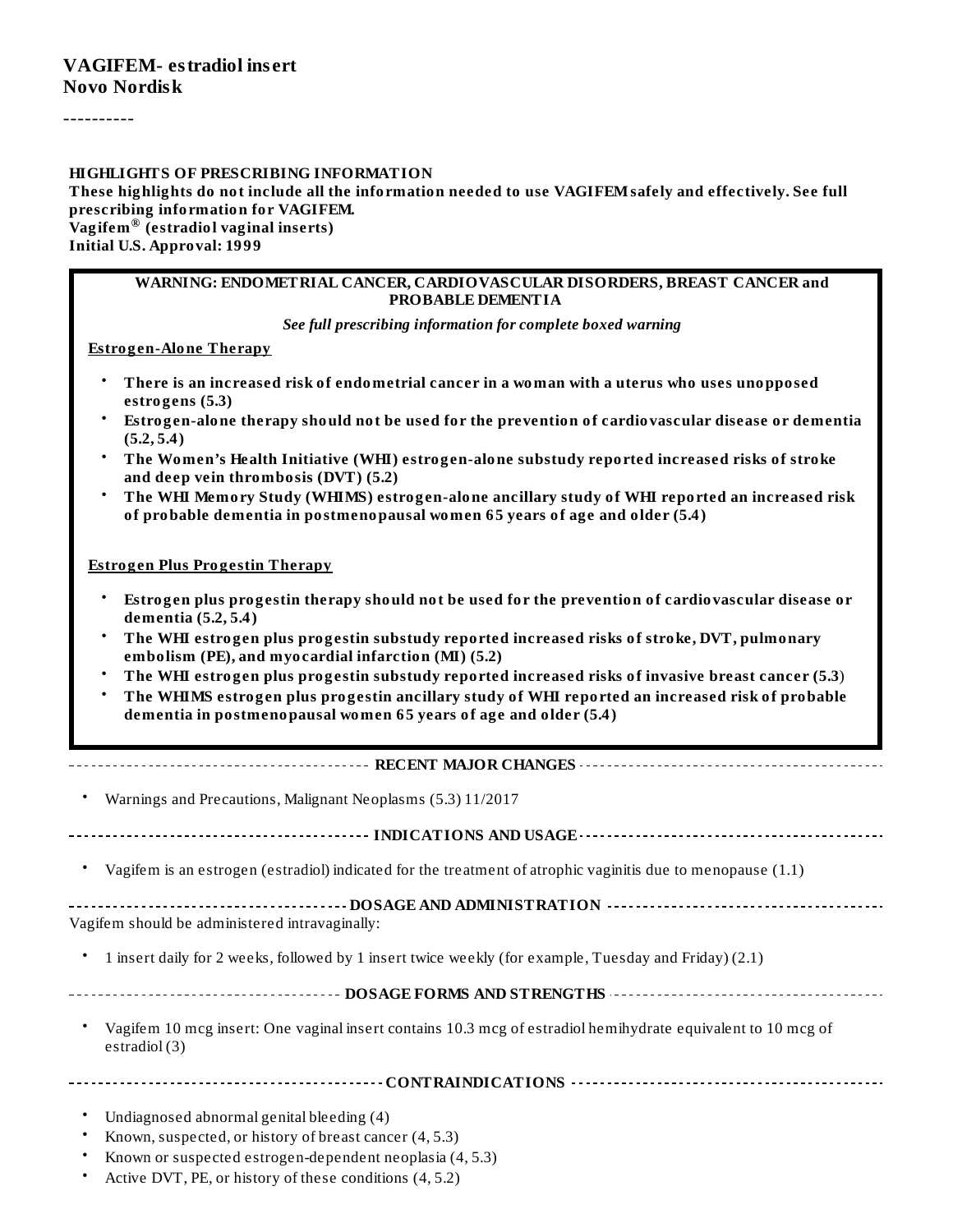|           | Active arterial thromboembolic disease (for example, stroke and MI), or a history of these conditions (4, 5.2)                                                                                                                                                                                                                         |
|-----------|----------------------------------------------------------------------------------------------------------------------------------------------------------------------------------------------------------------------------------------------------------------------------------------------------------------------------------------|
|           | Known anaphylactic reaction or angioedema to Vagifem                                                                                                                                                                                                                                                                                   |
| ٠         | Known liver impairment or disease (4, 5.11)                                                                                                                                                                                                                                                                                            |
|           | Known protein C, protein S, or antithrombin deficient, or other known thrombophilic disorders (4)                                                                                                                                                                                                                                      |
|           | Known or suspected pregnancy (4, 8.1)                                                                                                                                                                                                                                                                                                  |
|           |                                                                                                                                                                                                                                                                                                                                        |
|           | Estrogens increase the risk of gallbladder disease (5.5)                                                                                                                                                                                                                                                                               |
|           | Discontinue estrogen if severe hypercalcemia, loss of vision, severe hypertriglyceridemia or cholestatic jaundice<br>occurs (5.6, 5.7, 5.10, 5.11)                                                                                                                                                                                     |
|           | The Vagifem applicator may cause vaginal abrasion (5.18)                                                                                                                                                                                                                                                                               |
| $\bullet$ | Monitor thyroid function in women on thyroid replacement therapy (5.12, 5.19)                                                                                                                                                                                                                                                          |
|           |                                                                                                                                                                                                                                                                                                                                        |
|           | In a prospective, randomized, placebo-controlled, double-blind study the most common adverse reactions (incidence $\geq 5$<br>percent) were back pain, vulvovaginal pruritus, vulvovaginal mycotic infection and diarrhea. (6.1)<br>To report SUSPECTED ADVERSE REACTIONS, contact Novo Nordisk at 1-888-824-4336 or FDA at 1-800-FDA- |
|           | 1088 or www.fda.gov/medwatch.                                                                                                                                                                                                                                                                                                          |
|           |                                                                                                                                                                                                                                                                                                                                        |
|           | Inducers and inhibitors of CYP3A4 may affect estrogen drug metabolism (7.1)                                                                                                                                                                                                                                                            |
|           |                                                                                                                                                                                                                                                                                                                                        |
|           | Nursing Mothers: Estrogen administration to nursing women has been shown to decrease the quantity and quality of<br>breast milk $(8.3)$                                                                                                                                                                                                |
| $\bullet$ | Geriatric Use: An increased risk of probable dementia in women over 65 years of age was reported in the Women's<br>Health Initiative Memory ancillary studies of the Women's Health Initiative (8.5)                                                                                                                                   |

#### **See 17 for PATIENT COUNSELING INFORMATION and FDA-approved patient labeling.**

**Revised: 12/2020**

### **FULL PRESCRIBING INFORMATION: CONTENTS\* WARNING: ENDOMETRIAL CANCER, CARDIOVASCULAR DISORDERS, BREAST CANCER and PROBABLE DEMENTIA**

#### **1 INDICATIONS AND USAGE**

1.1 Treatment of Atrophic Vaginitis due to Menopause

#### **2 DOSAGE AND ADMINISTRATION**

2.1 Treatment of Atrophic Vaginitis due to Menopause

#### **3 DOSAGE FORMS AND STRENGTHS**

#### **4 CONTRAINDICATIONS**

#### **5 WARNINGS AND PRECAUTIONS**

- 5.1 Risks from Systemic Absorption
- 5.2 Cardiovascular Disorders
- 5.3 Malignant Neoplasms
- 5.4 Probable Dementia
- 5.5 Gallbladder Disease
- 5.6 Hypercalcemia
- 5.7 Visual Abnormalities
- 5.8 Addition of a Progestin When a Woman Has Not Had a Hysterectomy
- 5.9 Elevated Blood Pressure
- 5.10 Hypertriglyceridemia
- 5.11 Hepatic Impairment and/or Past History of Cholestatic Jaundice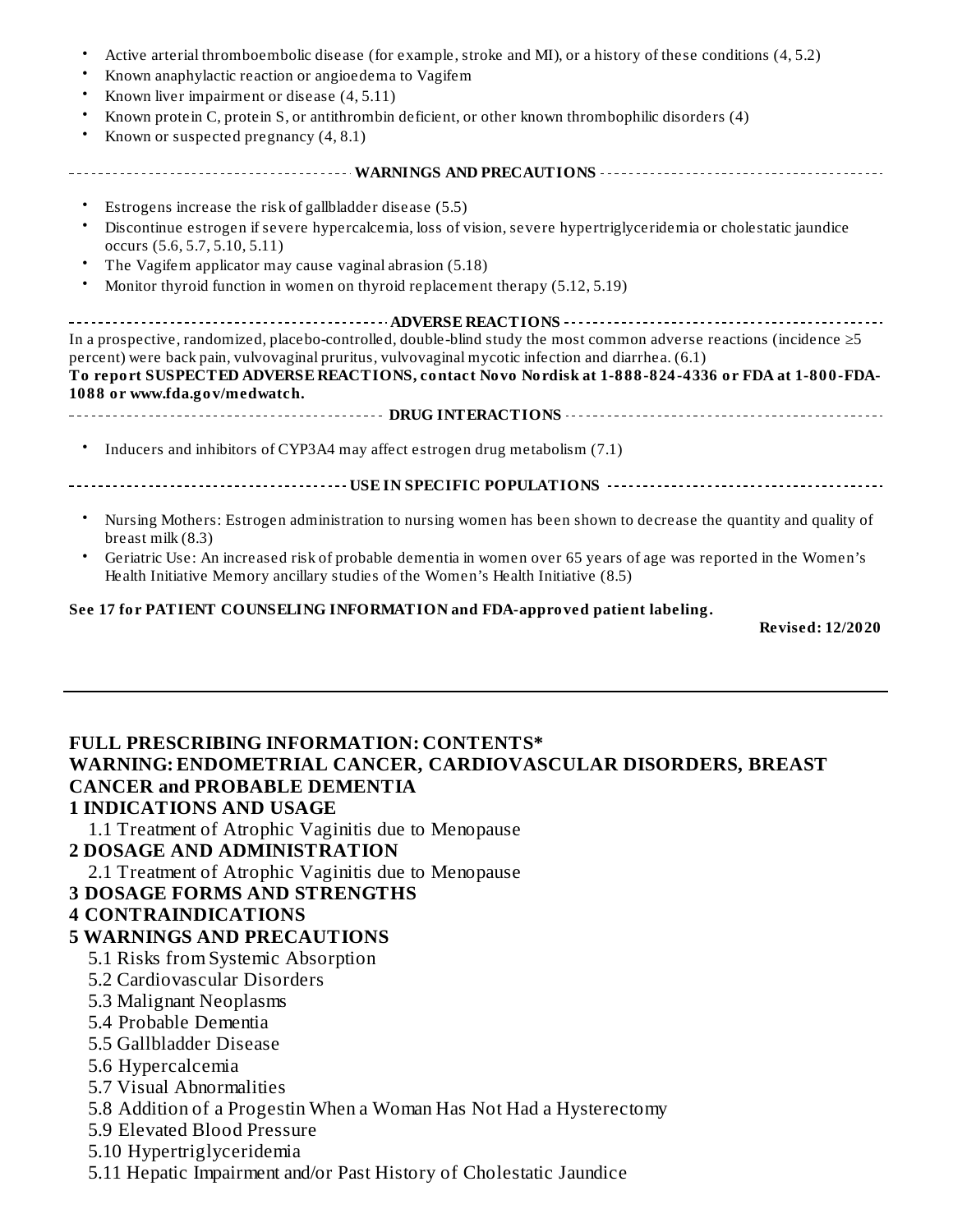- 5.12 Hypothyroidism
- 5.13 Fluid Retention
- 5.14 Hypocalcemia
- 5.15 Exacerbation of Endometriosis
- 5.16 Hereditary Angioedema
- 5.17 Exacerbation of Other Conditions
- 5.18 Local Abrasion
- 5.19 Laboratory Tests
- 5.20 Drug-Laboratory Test Interactions

# **6 ADVERSE REACTIONS**

- 6.1 Clinical Trials Experience
- 6.2 Postmarketing Experience

### **7 DRUG INTERACTIONS**

7.1 Metabolic Interactions

### **8 USE IN SPECIFIC POPULATIONS**

- 8.1 Pregnancy
- 8.3 Nursing Mothers
- 8.4 Pediatric Use
- 8.5 Geriatric Use
- 8.6 Renal Impairment
- 8.7 Hepatic Impairment

## **10 OVERDOSAGE**

**11 DESCRIPTION**

### **12 CLINICAL PHARMACOLOGY**

- 12.1 Mechanism of Action
- 12.2 Pharmacodynamics
- 12.3 Pharmacokinetics

### **13 NONCLINICAL TOXICOLOGY**

13.1 Carcinogenesis, Mutagenesis, Impairment of Fertility

### **14 CLINICAL STUDIES**

14.1 Effects on Atrophic Vaginitis

14.2 Women's Health Initiative Studies

14.3 Women's Health Initiative Memory Study

### **15 REFERENCES**

### **16 HOW SUPPLIED/STORAGE AND HANDLING**

- 16.1 How Supplied
- 16.2 Storage and Handling

# **17 PATIENT COUNSELING INFORMATION**

17.1 Vaginal Bleeding

17.2 Possible Serious Adverse Reactions with Estrogen-Alone Therapy

17.3 Possible Less Serious but Common Adverse Reactions with Estrogen-Alone Therapy

17.4 Instructions for Use of Applicator

\* Sections or subsections omitted from the full prescribing information are not listed.

### **FULL PRESCRIBING INFORMATION**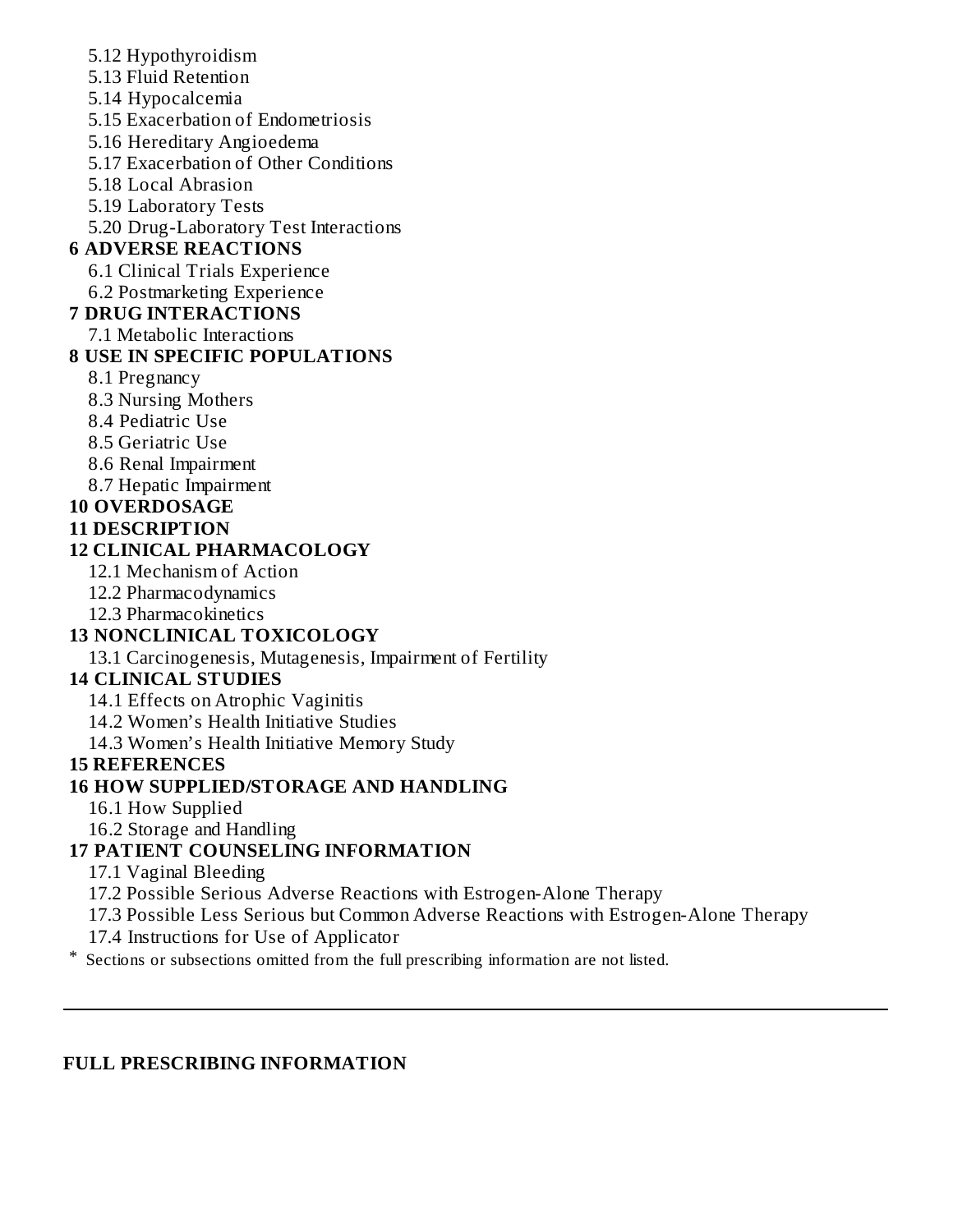#### **WARNING: ENDOMETRIAL CANCER, CARDIOVASCULAR DISORDERS, BREAST CANCER and PROBABLE DEMENTIA**

**Estrogen-Alone Therapy**

**Endometrial Cancer**

**There is an increas ed risk of endometrial cancer in a woman with a uterus who us es unoppos ed estrogens. Adding a progestin to estrogen therapy has been shown to reduce the risk of endometrial hyperplasia, which may be a precursor to endometrial cancer. Adequate diagnostic measures, including directed or random endometrial sampling when indicated, should be undertaken to rule out malignancy in postmenopausal women with undiagnos ed persistent or recurring abnormal genital bleeding** *[see Warnings and Precautions (5.3)].*

**Cardiovas cular Disorders and Probable Dementia**

**Estrogen-alone therapy should not be us ed for the prevention of cardiovas cular dis eas e or dementia** *[see Warnings and Precautions (5.2, 5.4), and Clinical Studies (14.2, 14.3)].*

**The Women's Health Initiative (WHI) estrogen-alone substudy reported increas ed risks of stroke and deep vein thrombosis (DVT) in postmenopausal women (50 to 79 years of age) during 7.1 years of treatment with daily oral conjugated estrogens (CE) [0.625 mg]-alone, relative to placebo** *[see Warnings and Precautions (5.2), and Clinical Studies (14.2)].*

**The WHI Memory Study (WHIMS) estrogen-alone ancillary study of WHI reported an increas ed risk of developing probable dementia in postmenopausal women 65 years of age or older during 5.2 years of treatment with daily CE (0.625 mg)-alone, relative to placebo. It is unknown whether this finding applies to younger postmenopausal women** *[see Warnings and Precautions (5.4)***,** *Use in Specific Populations (8.5), and Clinical Studies (14.3)].*

**In the abs ence of comparable data, thes e risks should be assumed to be similar for other dos es of CE and other dosage forms of estrogens.**

**Estrogens with or without progestins should be pres cribed at the lowest effective dos es and for the shortest duration consistent with treatment goals and risks for the individual woman.**

**Estrogen Plus Progestin Therapy**

**Cardiovas cular Disorders and Probable Dementia**

**Estrogen plus progestin therapy should not be us ed for the prevention of cardiovas cular dis eas e or dementia** *[see Warnings and Precautions (5.2, 5.4), and Clinical Studies (14.2, 14.3)].*

**The WHI estrogen plus progestin substudy reported increas ed risks of DVT, pulmonary embolism (PE), stroke and myocardial infarction (MI) in postmenopausal women (50 to 79 years of age) during 5.6 years of treatment with daily oral CE (0.625 mg) combined with medroxyprogesterone acetate (MPA) [2.5 mg], relative to placebo** *[see Warnings and Precautions (5.2), and Clinical Studies (14.2)].*

**The WHIMS estrogen plus progestin ancillary study of the WHI reported an increas ed risk of developing probable dementia in postmenopausal women 65 years of age or older during 4 years of treatment with daily CE (0.625 mg) combined with MPA (2.5 mg), relative to placebo. It is unknown whether this finding applies to younger postmenopausal women** *[see Warnings and Precautions (5.4)***,** *Use in Specific Populations (8.5), and Clinical Studies (14.3)].*

### **Breast Cancer**

**The WHI estrogen plus progestin substudy also demonstrated an increas ed risk of invasive breast cancer** *[see Warnings and Precautions (5.3), and Clinical Studies (14.2)].*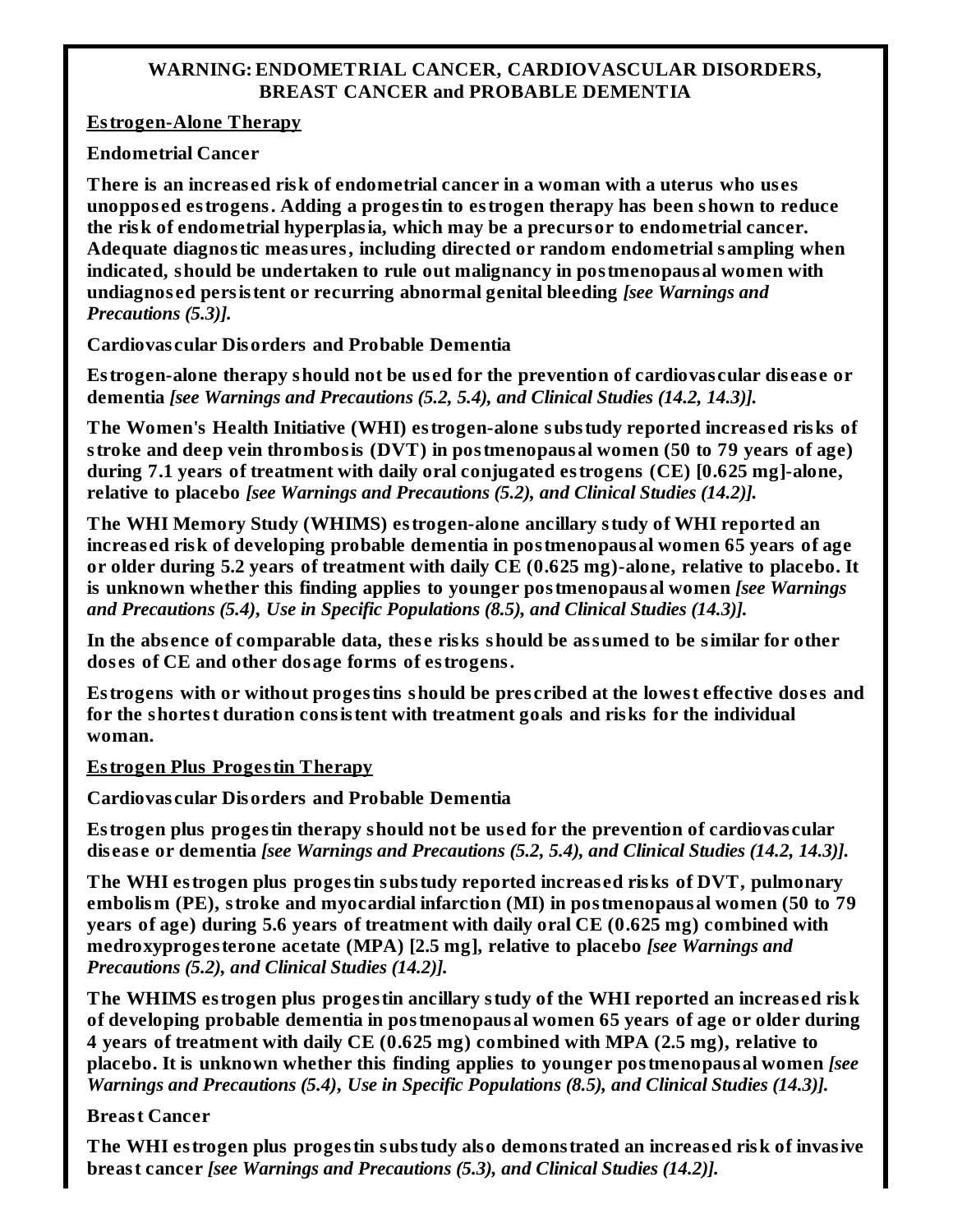**In the abs ence of comparable data, thes e risks should be assumed to be similar for other dos es of CE and MPA, and other combinations and dosage forms of estrogens and progestins.**

**Estrogens with or without progestins should be pres cribed at the lowest effective dos es and for the shortest duration consistent with treatment goals and risks for the individual woman.**

#### **1 INDICATIONS AND USAGE**

.

#### **1.1 Treatment of Atrophic Vaginitis due to Menopaus e**

#### **2 DOSAGE AND ADMINISTRATION**

Generally, when estrogen is prescribed for a postmenopausal woman with a uterus, a progestin should also be considered to reduce the risk of endometrial cancer.

A woman without a uterus does not need a progestin. In some cases, however, hysterectomized women with a history of endometriosis may need a progestin *[see Warnings and Precautions (5.3, 5.15)]*.

Use of estrogen-alone, or in combination with a progestin, should be with the lowest effective dose and for the shortest duration consistent with treatment goals and risks for the individual woman. Postmenopausal women should be re-evaluated periodically as clinically appropriate to determine if treatment is still necessary.

#### **2.1 Treatment of Atrophic Vaginitis due to Menopaus e**

Vagifem should be administered intravaginally using the supplied applicator: 1 insert daily for 2 weeks, followed by 1 insert twice weekly (for example, Tuesday and Friday).

### **3 DOSAGE FORMS AND STRENGTHS**

Vagifem is a small, white, round, film-coated, bi-convex vaginal insert containing 10 mcg of estradiol. Each vaginal insert is 6 mm in diameter and is administered in a disposable applicator.

### **4 CONTRAINDICATIONS**

Vagifem should not be used in women with any of the following conditions:

- Undiagnosed abnormal genital bleeding
- Known, suspected, or history of breast cancer
- Known or suspected estrogen-dependent neoplasia
- Active DVT, PE, or history of these conditions
- Active arterial thromboembolic disease (for example, stroke, and myocardial infarction), or a history of these conditions
- Known anaphylactic reaction or angioedema to Vagifem
- Known liver impairment or disease
- Known protein C, protein S, or antithrombin deficiency, or other known thrombophilic disorders
- Known or suspected pregnancy

### **5 WARNINGS AND PRECAUTIONS**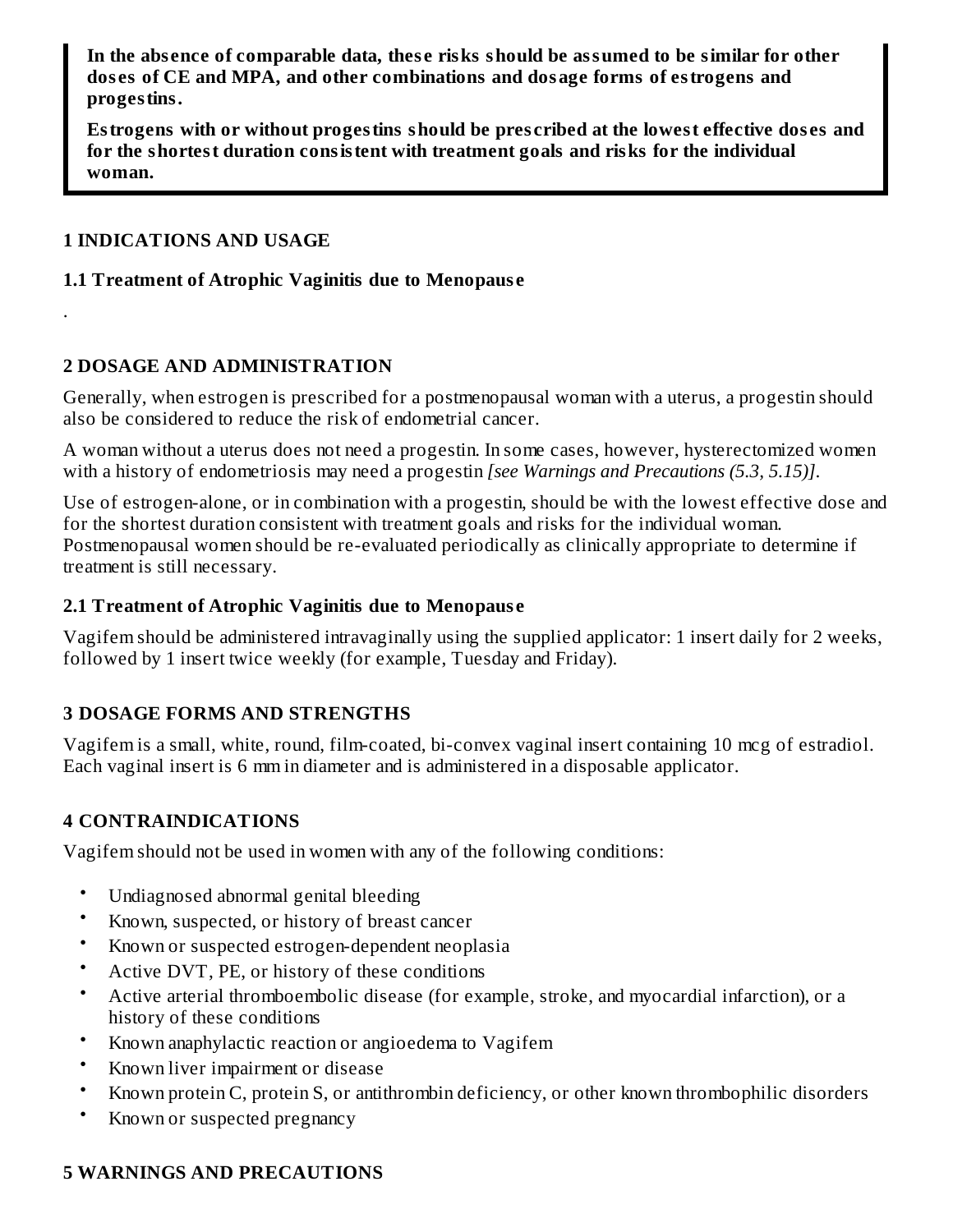### **5.1 Risks from Systemic Absorption**

Vagifem is intended only for vaginal administration. Systemic absorption occurs with the use of Vagifem. The warnings, precautions, and adverse reactions associated with the use of systemic estrogen-alone therapy should be taken into account.

### **5.2 Cardiovas cular Disorders**

An increased risk of stroke and DVT has been reported with estrogen-alone therapy. An increased risk of PE, DVT, stroke, and MI has been reported with estrogen plus progestin therapy. Should any of these occur or be suspected, estrogen with or without progestin therapy should be discontinued immediately.

Risk factors for arterial vascular disease (for example, hypertension, diabetes mellitus, tobacco use, hypercholesterolemia, and obesity) and/or venous thromboembolism (VTE) (for example, personal history or family history of VTE, obesity, and systemic lupus erythematosus) should be managed appropriately.

### *Stroke*

In the WHI estrogen-alone substudy, a statistically significant increased risk of stroke was reported in women 50 to 79 years of age receiving daily CE (0.625 mg)-alone compared to women in the same age group receiving placebo (45 versus 33 per 10,000 women-years). The increase in risk was demonstrated in year 1 and persisted *[see Clinical Studies (14.2)].* Should a stroke occur or be suspected, estrogen-alone therapy should be discontinued immediately.

Subgroup analyses of women 50 to 59 years of age suggest no increased risk of stroke for those women receiving CE (0.625 mg)-alone versus those receiving placebo (18 versus 21 per 10,000 women-years). $^{\rm 1}$ 

In the WHI estrogen plus progestin substudy, a statistically significant increased risk of stroke was reported in women 50 to 79 years of age receiving daily CE (0.625 mg) plus MPA (2.5 mg) compared to women in the same age group receiving placebo (33 versus 25 per 10,000 women-years) *[see Clinical Studies* (14.2)]. The increase in risk was demonstrated after the first year and persisted.<sup>1</sup> Should a stroke occur or be suspected, estrogen plus progestin therapy should be discontinued immediately.

### *Coronary Heart Disease*

In the WHI estrogen-alone substudy, no overall effect on coronary heart disease (CHD) events (defined as nonfatal MI, silent MI, or CHD death) was reported in women receiving estrogen-alone compared to placebo<sup>2</sup> [see *Clinical Studies* (14.2)].

Subgroup analysis of women 50 to 59 years of age suggests a statistically non-significant reduction in CHD events (CE [0.625 mg]-alone compared to placebo) in women with less than 10 years since menopause (8 versus 16 per 10,000 women-years).<sup>1</sup>

In the WHI estrogen plus progestin substudy, there was a statistically non-significant increased risk of CHD events reported in women receiving daily CE (0.625 mg) plus MPA (2.5 mg) compared to women receiving placebo (41 versus 34 per 10,000 women-years).<sup>1</sup> An increase in relative risk was demonstrated in year 1, and a trend toward decreasing relative risk was reported in years 2 through 5 *[see Clinical Studies (14.2)]*.

In postmenopausal women with documented heart disease (n=2,763), average 66.7 years of age, in a controlled clinical trial of secondary prevention of cardiovascular disease (Heart and Estrogen/Progestin Replacement Study [HERS]), treatment with daily CE (0.625 mg) plus MPA (2.5 mg) demonstrated no cardiovascular benefit. During an average follow-up of 4.1 years, treatment with CE plus MPA did not reduce the overall rate of CHD events in postmenopausal women with established coronary heart disease. There were more CHD events in the CE plus MPA-treated group than in the placebo group in year 1, but not during the subsequent years. Two thousand, three hundred and twentyone (2,321) women from the original HERS trial agreed to participate in an open label extension of the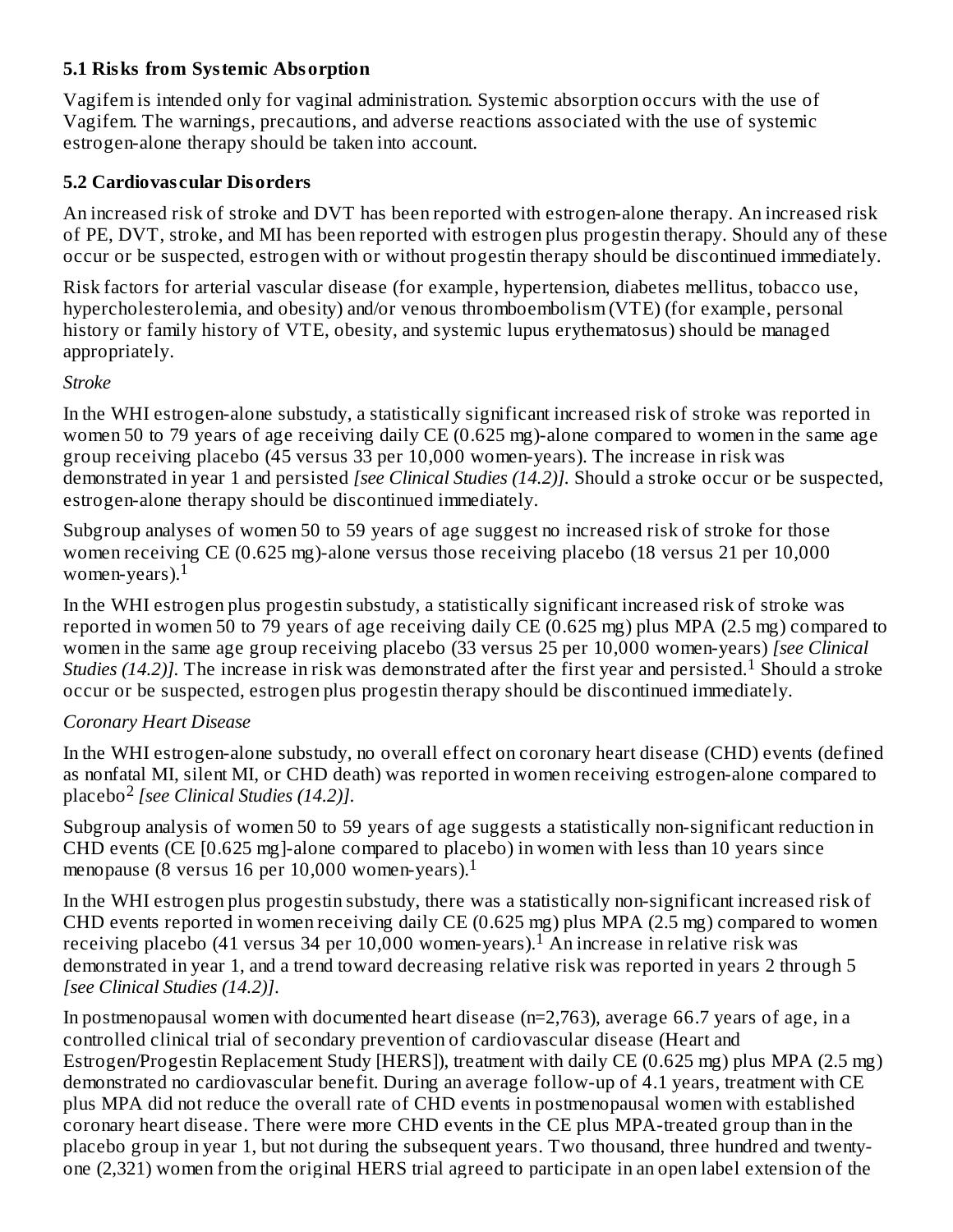original HERS, HERS II. Average follow-up in HERS II was an additional 2.7 years, for a total of 6.8 years overall. Rates of CHD events were comparable among women in the CE plus MPA group and the placebo group in HERS, HERS II, and overall.

### *Venous Thromboembolism*

In the WHI estrogen-alone substudy, the risk of VTE (DVT and PE) was increased for women receiving daily CE (0.625 mg)-alone compared to placebo (30 versus 22 per 10,000 women-years), although only the increased risk of DVT reached statistical significance (23 versus 15 per 10,000 women-years). The increase in VTE risk was demonstrated during the first 2 years *[see Clinical Studies (14.2)]*. Should a 3 VTE occur or be suspected, estrogen-alone therapy should be discontinued immediately.

In the WHI estrogen plus progestin substudy, a statistically significant 2-fold greater rate of VTE was reported in women receiving daily CE (0.625 mg) plus MPA (2.5 mg) compared to women receiving placebo (35 versus 17 per 10,000 women-years). Statistically significant increases in risk for both DVT (26 versus 13 per 10,000 women-years) and PE (18 versus 8 per 10,000 women-years) were also demonstrated. The increase in VTE risk was demonstrated during the first year and persisted<sup>4</sup> [see *Clinical Studies (14.2)].* Should a VTE occur or be suspected, estrogen plus progestin therapy should be discontinued immediately.

If feasible, estrogens should be discontinued at least 4 to 6 weeks before surgery of the type associated with an increased risk of thromboembolism, or during periods of prolonged immobilization.

### **5.3 Malignant Neoplasms**

### *Endometrial Cancer*

An increased risk of endometrial cancer has been reported with the use of unopposed estrogen therapy in a woman with a uterus. The reported endometrial cancer risk among unopposed estrogen users is about 2 to 12 times greater than in non-users, and appears dependent on duration of treatment and on estrogen dose. Most studies show no significant increased risk associated with use of estrogens for less than 1 year. The greatest risk appears associated with prolonged use, with an increased risk of 15 to 24-fold for 5 to 10 years or more and this risk has been shown to persist for at least 8 to 15 years after estrogen therapy is discontinued.

Clinical surveillance of all women using estrogen-alone or estrogen plus progestin therapy is important. Adequate diagnostic measures, including directed or random endometrial sampling when indicated, should be undertaken to rule out malignancy in postmenopausal women with undiagnosed persistent or recurring abnormal genital bleeding.

There is no evidence that the use of natural estrogens results in a different endometrial risk profile than synthetic estrogens of equivalent estrogen dose. Adding a progestin to estrogen therapy in postmenopausal women has been shown to reduce the risk of endometrial hyperplasia, which may be a precursor to endometrial cancer.

### *Breast Cancer*

The most important randomized clinical trial providing information about breast cancer in estrogenalone users is the WHI substudy of daily CE (0.625 mg)-alone. In the WHI estrogen-alone substudy, after an average follow-up of 7.1 years, daily CE-alone was not associated with an increased risk of invasive breast cancer *[relative risk (RR) 0.80] [see Clinical Studies (14.2)]*. *5*

The most important randomized clinical trial providing information about breast cancer in estrogen plus progestin users is the WHI substudy of daily CE (0.625 mg) plus MPA (2.5 mg). After a mean follow-up of 5.6 years, the estrogen plus progestin substudy reported an increased risk of invasive breast cancer in women who took daily CE plus MPA. In this substudy, prior use of estrogen-alone or estrogen plus progestin therapy was reported by 26 percent of the women. The relative risk of invasive breast cancer was 1.24, and the absolute risk was 41 versus 33 cases per 10,000 women-years, for CE plus MPA compared with placebo. Among women who reported prior use of hormone therapy, the relative risk of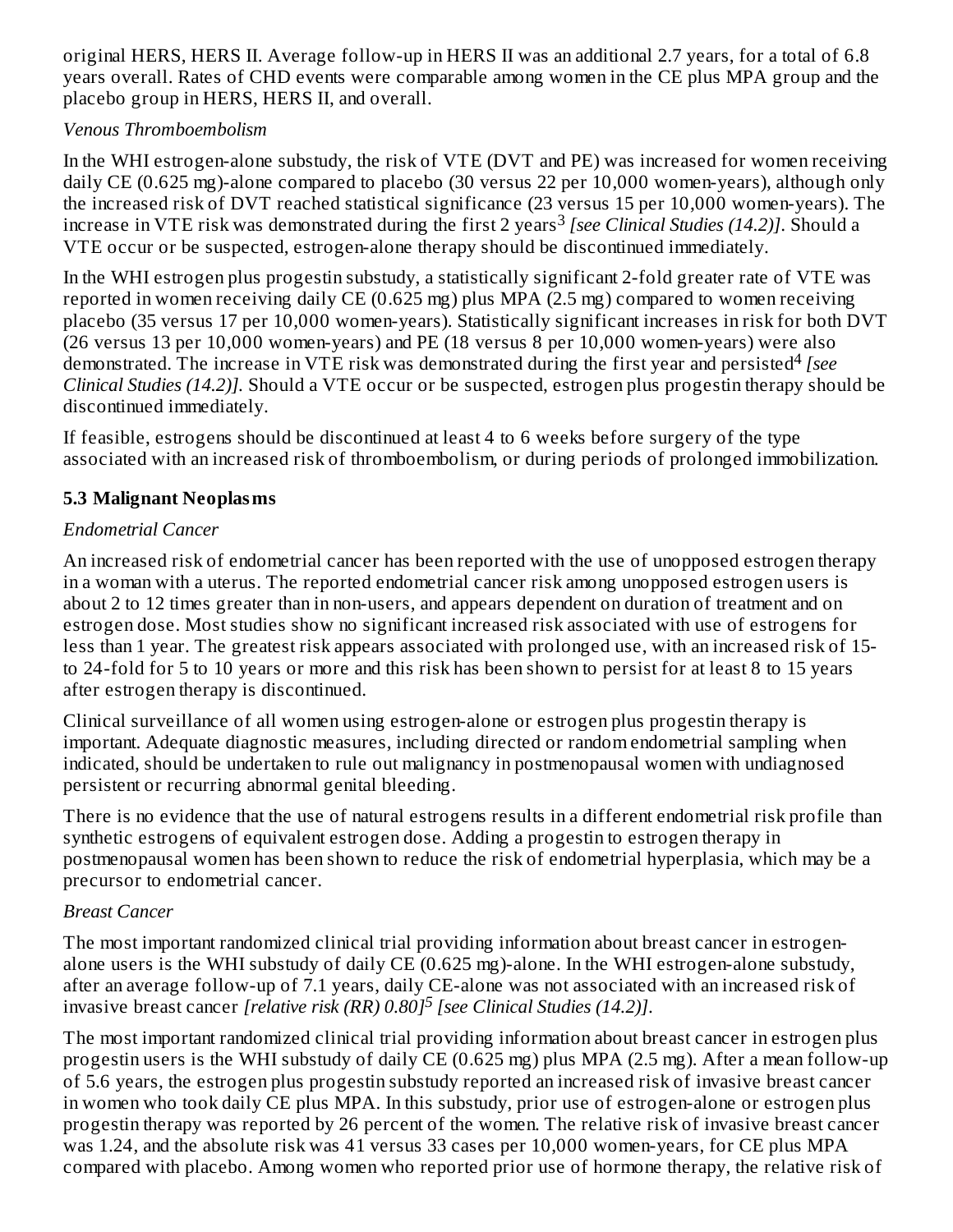invasive breast cancer was 1.86, and the absolute risk was 46 versus 25 cases per 10,000 women-years, for CE plus MPA compared with placebo. Among women who reported no prior use of hormone therapy, the relative risk of invasive breast cancer was 1.09, and the absolute risk was 40 versus 36 cases per 10,000 women-years for CE plus MPA compared with placebo. In the same substudy, invasive breast cancers were larger, were more likely to be node positive, and were diagnosed at a more advanced stage in the CE (0.625 mg) plus MPA (2.5 mg) group compared with the placebo group. Metastatic disease was rare, with no apparent difference between the two groups. Other prognostic factors, such as histologic subtype, grade and hormone receptor status did not differ between the groups<sup>6</sup> [see Clinical Studies (14.2)].

Consistent with the WHI clinical trial, observational studies have also reported an increased risk of breast cancer for estrogen plus progestin therapy, and a smaller increased risk for estrogen-alone therapy, after several years of use. The risk increased with duration of use, and appeared to return to baseline over about 5 years after stopping treatment (only the observational studies have substantial data on risk after stopping). Observational studies also suggest that the risk of breast cancer was greater, and became apparent earlier, with estrogen plus progestin therapy as compared to estrogen-alone therapy. However, these studies have not generally found significant variation in the risk of breast cancer among different estrogen plus progestin combinations, doses, or routes of administration.

The use of estrogen-alone and estrogen plus progestin therapy has been reported to result in an increase in abnormal mammograms requiring further evaluation.

All women should receive yearly breast examinations by a healthcare provider and perform monthly breast self-examinations. In addition, mammography examinations should be scheduled based on patient age, risk factors, and prior mammogram results.

### *Ovarian Cancer*

The WHI estrogen plus progestin substudy reported a statistically non-significant increased risk of ovarian cancer. After an average follow-up of 5.6 years, the relative risk for ovarian cancer for CE plus MPA versus placebo was 1.58 (95 percent CI, 0.77-3.24). The absolute risk for CE plus MPA  $\overline{\rm v}$ ersus placebo was 4 versus 3 cases per 10,000 women-years. $^7$ 

A meta-analysis of 17 prospective and 35 retrospective epidemiology studies found that women who used hormonal therapy for menopausal symptoms had an increased risk for ovarian cancer. The primary analysis, using case-control comparisons, included 12,110 cancer cases from the 17 prospective studies. The relative risks associated with current use of hormonal therapy was 1.41 (95% confidence interval [CI] 1.32 to 1.50); there was no difference in the risk estimates by duration of the exposure (less than 5 years [median of 3 years] vs. greater than 5 years [median of 10 years] of use before the cancer diagnosis). The relative risk associated with combined current and recent use (discontinued use within 5 years before cancer diagnosis) was 1.37 (95% CI 1.27-1.48), and the elevated risk was significant for both estrogen-alone and estrogen plus progestin products. The exact duration of hormone therapy use associated with an increased risk of ovarian cancer, however, is unknown.

### **5.4 Probable Dementia**

In the WHIMS estrogen-alone ancillary study of WHI, a population of 2,947 hysterectomized women 65 to 79 years of age was randomized to daily CE (0.625 mg)-alone or placebo.

After an average follow-up of 5.2 years, 28 women in the estrogen-alone group and 19 women in the placebo group were diagnosed with probable dementia. The relative risk of probable dementia for CEalone versus placebo was 1.49 (95 percent CI, 0.83-2.66). The absolute risk of probable dementia for CE-alone versus placebo was 37 versus 25 cases per 10,000 women-years *[see Use in Specific* 8*Populations (8.5), and Clinical Studies (14.3)]*.

In the WHIMS estrogen plus progestin ancillary study of WHI, a population of 4,532 postmenopausal women 65 to 79 years of age was randomized to daily CE (0.625 mg) plus MPA (2.5 mg) or placebo. After an average follow-up of 4 years, 40 women in the CE plus MPA group and 21 women in the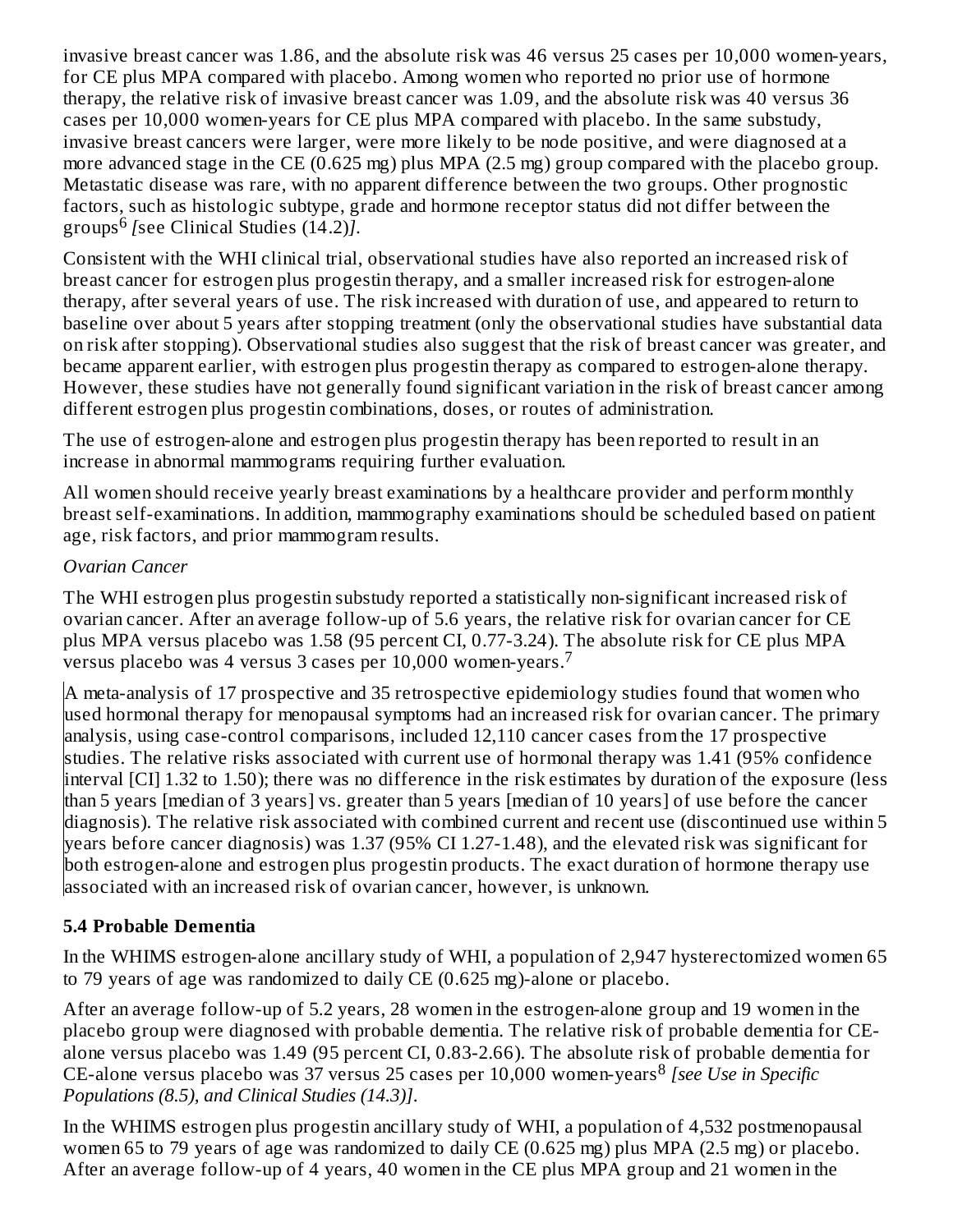placebo group were diagnosed with probable dementia. The relative risk of probable dementia for CE plus MPA versus placebo was 2.05 (95 percent CI, 1.21-3.48). The absolute risk of probable dementia for CE plus MPA versus placebo was 45 versus 22 cases per 10,000 women-years *[see Use in Specific* 8 *Populations (8.5), and Clinical Studies (14.3)]*.

When data from the two populations in the WHIMS estrogen-alone and estrogen plus progestin ancillary studies were pooled as planned in the WHIMS protocol, the reported overall relative risk for probable dementia was 1.76 (95 percent CI, 1.19-2.60). Since both ancillary studies were conducted in women 65 to 79 years of age, it is unknown whether these findings apply to younger postmenopausal women<sup>8</sup> [see *Use in Specific Populations (8.5), and Clinical Studies (14.3)]*.

### **5.5 Gallbladder Dis eas e**

A 2- to 4-fold increase in the risk of gallbladder disease requiring surgery in postmenopausal women receiving estrogens has been reported.

### **5.6 Hypercalcemia**

Estrogen administration may lead to severe hypercalcemia in women with breast cancer and bone metastases. If hypercalcemia occurs, use of the drug should be stopped and appropriate measures taken to reduce the serum calcium level.

### **5.7 Visual Abnormalities**

Retinal vascular thrombosis has been reported in women receiving estrogens. Discontinue medication pending examination if there is a sudden partial or complete loss of vision, or a sudden onset of proptosis, diplopia, or migraine. If examination reveals papilledema or retinal vascular lesions, estrogens should be permanently discontinued.

### **5.8 Addition of a Progestin When a Woman Has Not Had a Hysterectomy**

Studies of the addition of a progestin for 10 or more days of a cycle of estrogen administration, or daily with estrogen in a continuous regimen, have reported a lowered incidence of endometrial hyperplasia than would be induced by estrogen treatment alone. Endometrial hyperplasia may be a precursor to endometrial cancer.

There are, however, possible risks that may be associated with the use of progestins with estrogens compared to estrogen-alone regimens. These include an increased risk of breast cancer.

### **5.9 Elevated Blood Pressure**

In a small number of case reports, substantial increases in blood pressure have been attributed to idiosyncratic reactions to estrogens. In a large, randomized, placebo-controlled clinical trial, a generalized effect of estrogens on blood pressure was not seen.

### **5.10 Hypertriglyceridemia**

In women with pre-existing hypertriglyceridemia, estrogen therapy may be associated with elevations of plasma triglycerides leading to pancreatitis. Consider discontinuation of treatment if pancreatitis occurs.

### **5.11 Hepatic Impairment and/or Past History of Cholestatic Jaundice**

Estrogens may be poorly metabolized in women with impaired liver function. For women with a history of cholestatic jaundice associated with past estrogen use or with pregnancy, caution should be exercised, and in the case of recurrence, medication should be discontinued.

### **5.12 Hypothyroidism**

Estrogen administration leads to increased thyroid-binding globulin (TBG) levels. Women with normal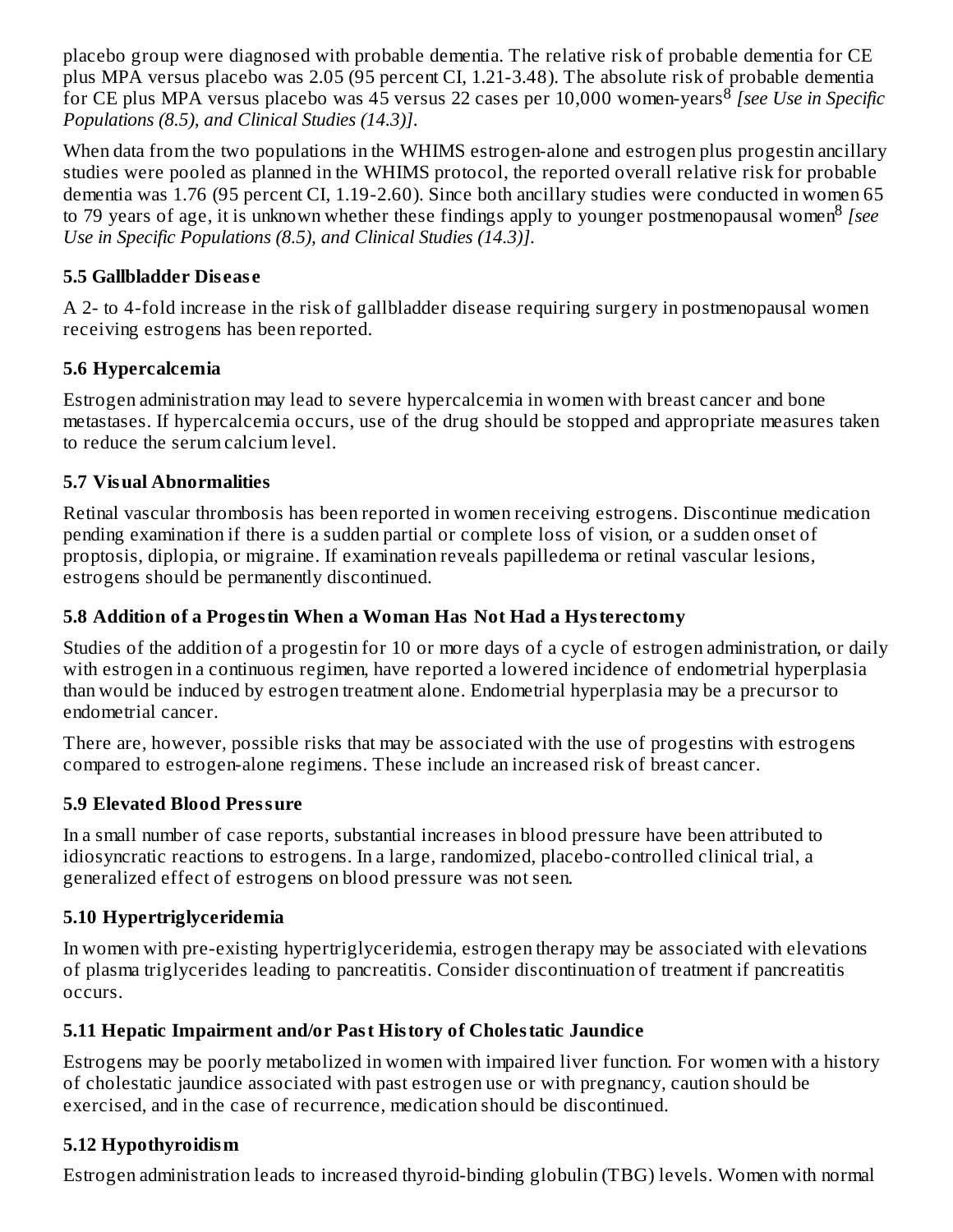thyroid function can compensate for the increased TBG by making more thyroid hormone, thus maintaining free  $\mathrm{T}_4$  and  $\mathrm{T}_3$  serum concentrations in the normal range. Women dependent on thyroid hormone replacement therapy who are also receiving estrogens may require increased doses of their thyroid replacement therapy. These women should have their thyroid function monitored in order to maintain their free thyroid hormone levels in an acceptable range.

### **5.13 Fluid Retention**

Estrogens may cause some degree of fluid retention. Women with conditions that might be influenced by this factor, such as a cardiac or renal dysfunction, warrant careful observation when estrogen-alone is prescribed.

### **5.14 Hypocalcemia**

Estrogen therapy should be used with caution in women with hypoparathyroidism as estrogen-induced hypocalcemia may occur.

## **5.15 Exacerbation of Endometriosis**

A few cases of malignant transformation of residual endometrial implants have been reported in women treated post-hysterectomy with estrogen-alone therapy. For women known to have residual endometriosis post-hysterectomy, the addition of progestin should be considered.

## **5.16 Hereditary Angioedema**

Exogenous estrogens may exacerbate symptoms of angioedema in women with hereditary angioedema.

# **5.17 Exacerbation of Other Conditions**

Estrogen therapy may cause an exacerbation of asthma, diabetes mellitus, epilepsy, migraine, porphyria, systemic lupus erythematosus, and hepatic hemangiomas and should be used with caution in women with these conditions.

# **5.18 Local Abrasion**

A few cases of local abrasion induced by the Vagifem applicator have been reported, especially in women with severely atrophic vaginal mucosa.

# **5.19 Laboratory Tests**

Serum follicle stimulating hormone (FSH) and estradiol levels have not been shown to be useful in the management of moderate to severe symptoms of vulvar and vaginal atrophy.

# **5.20 Drug-Laboratory Test Interactions**

Accelerated prothrombin time, partial thromboplastin time, and platelet aggregation time; increased platelet count; increased factors II, VII antigen, VIII antigen, VIII coagulant activity, IX, X, XII, VII-X complex, II-VII-X complex, and beta-thromboglobulin; decreased levels of antifactor Xa and antithrombin III, decreased antithrombin III activity; increased levels of fibrinogen and fibrinogen activity; increased plasminogen antigen and activity.

Increased thyroid-binding globulin (TBG) levels leading to increased circulating total thyroid hormone as measured by protein-bound iodine (PBI),  $\text{T}_4$  levels (by column or by radioimmunoassay) or  $\text{T}_3$  levels by radioimmunoassay. T $_3$  resin uptake is decreased, reflecting the elevated TBG. Free T $_4$  and free T $_3$ concentrations are unaltered. Women on thyroid replacement therapy may require higher doses of thyroid hormone.

Other binding proteins may be elevated in serum, for example, corticosteroid binding globulin (CBG), sex hormone-binding globulin (SHBG), leading to increased total circulating corticosteroids and sex steroids, respectively. Free hormone concentrations, such as testosterone and estradiol, may be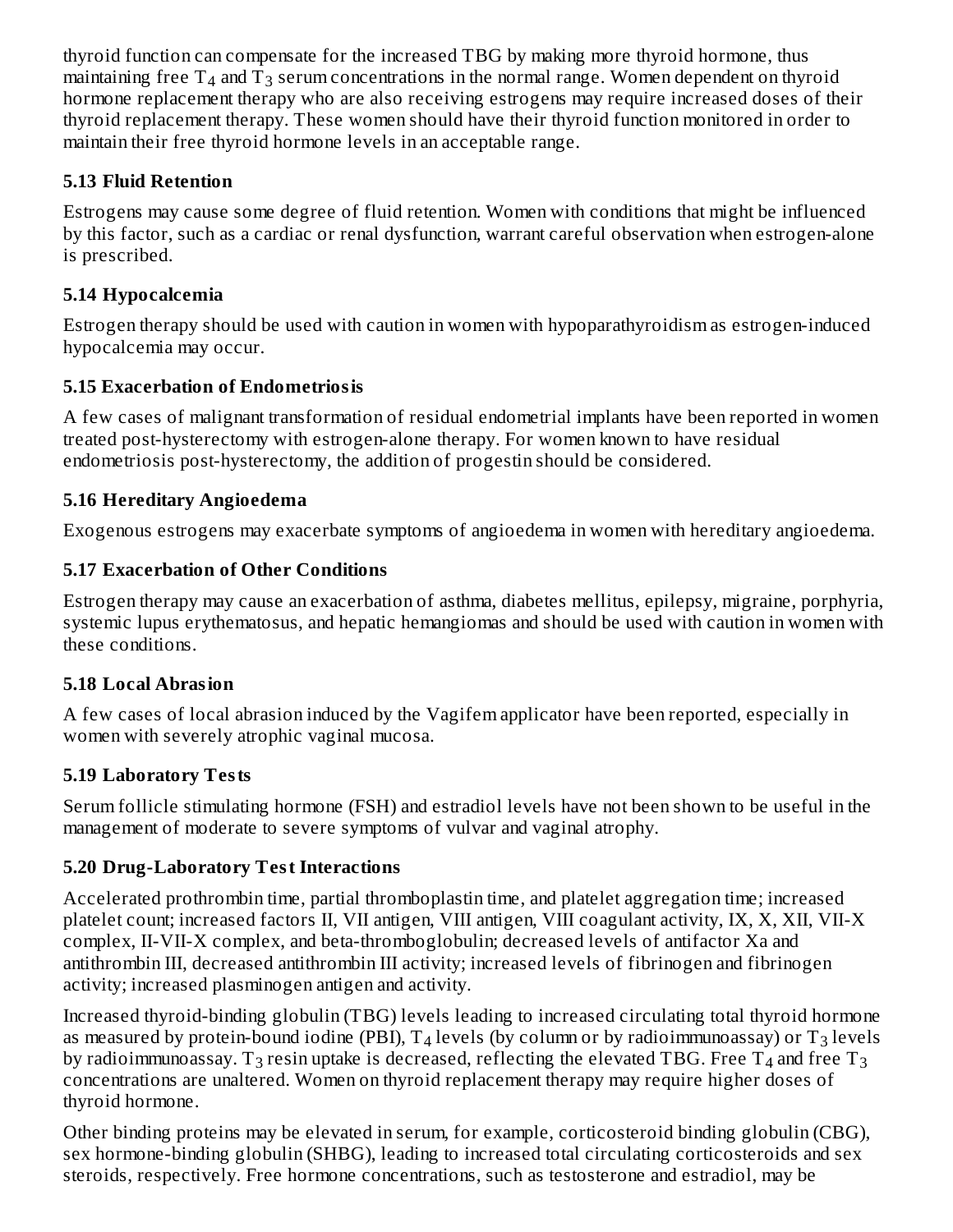decreased. Other plasma proteins may be increased (angiotensinogen/renin substrate, alpha-1-antitrypsin, ceruloplasmin).

Increased plasma high-density lipoprotein (HDL) and  $\mathrm{HDL}_2$  cholesterol subfraction concentrations, reduced low-density lipoprotein (LDL) cholesterol concentrations, increased triglyceride levels.

Impaired glucose tolerance.

### **6 ADVERSE REACTIONS**

The following serious adverse reactions are discussed elsewhere in the labeling:

- Cardiovascular Disorders *[see Boxed Warning, Warnings and Precautions (5.2)]*
- Malignant Neoplasms *[see Boxed Warning, Warnings and Precautions (5.3)]*

### **6.1 Clinical Trials Experience**

Because clinical trials are conducted under widely varying conditions, adverse reaction rates observed in the clinical trials of a drug cannot be directly compared to rates in the clinical trials of another drug and may not reflect the rates observed in practice.

In a 12-month randomized, double-blind, parallel group, placebo-controlled study, a total of 309 postmenopausal women were randomized to receive either placebo or Vagifem 10 mcg inserts. Adverse reactions with an incidence of ≥5 percent in the Vagifem 10 mcg group and greater than those reported in the placebo group are listed in Table 1.

| <b>Body System</b><br><b>Adverse Reaction</b>      | <b>Treatment</b><br>Number (%) of Women |                                 |  |  |
|----------------------------------------------------|-----------------------------------------|---------------------------------|--|--|
|                                                    | <b>Placebo</b><br>$N = 103$<br>$n$ (%)  | Vagifem<br>$N = 205$<br>$n$ (%) |  |  |
| <b>Body As A Whole</b>                             |                                         |                                 |  |  |
| <b>Back Pain</b>                                   | 2(2)                                    | 14(7)                           |  |  |
| <b>Digestive System</b>                            |                                         |                                 |  |  |
| Diarrhea                                           | 0                                       | 11(5)                           |  |  |
| <b>Urogenital System</b>                           |                                         |                                 |  |  |
| Vulvovaginal Mycotic Infection                     | 3(3)                                    | 17(8)                           |  |  |
| Vulvovaginal Pruritus                              | 2(2)                                    | 16(8)                           |  |  |
| $N =$ Textel much on a f a concentration of $\sim$ |                                         |                                 |  |  |

#### **Table 1: Treatment-Emergent Advers e Reactions Reported at a Frequency of ≥ 5 Percent in Women Receiving Vagifem 10 mcg**

 $\mathbb{N}$  = Total number of women in study.

 $n =$  Number of women who experienced adverse reactions.

### **6.2 Postmarketing Experience**

The following adverse reactions have been identified during post-approval use of Vagifem 10 mcg. Because these reactions are reported voluntarily from a population of uncertain size, it is not always possible to reliably estimate their frequency or establish a causal relationship to drug exposure.

*Gastrointestinal disorders*

Diarrhea

*General disorders and administration site conditions*

Drug ineffective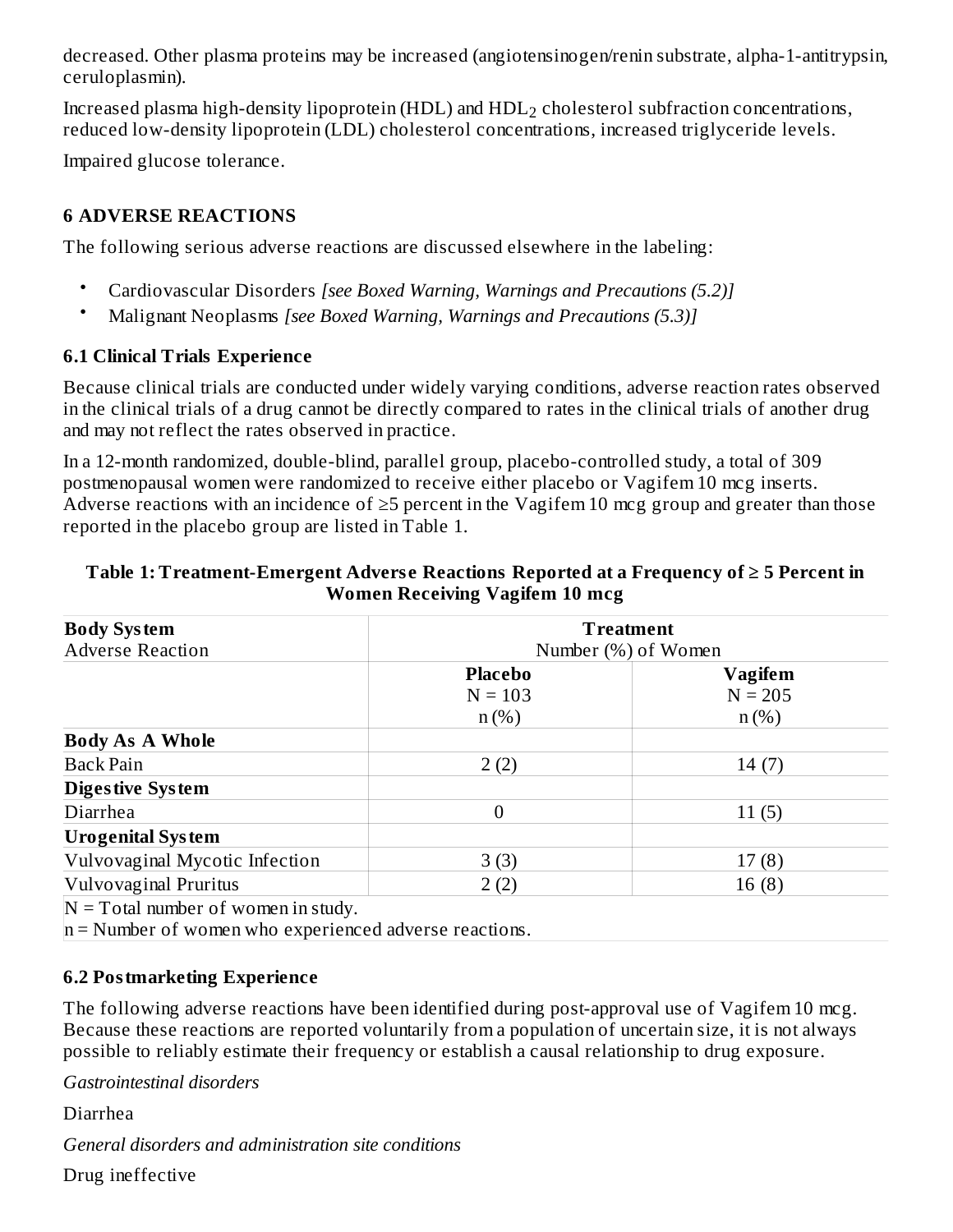*Immune system disorders* Hypersensitivity *Investigations* Blood estrogen increased Weight increased *Metabolism and nutrition disorders* Fluid retention *Neoplasms benign and malignant* Breast cancer Endometrial cancer *Psychiatric disorders* Depression Insomnia *Central Nervous System* Aggravated migraine *Reproductive system and breast disorders* Endometrial hyperplasia Vulvovaginal burning sensation Vulvovaginal pain Genital pruritus Vulvovaginal rash Vulvovaginal swelling Vaginismus Vaginal ulceration *Skin and subcutaneous tissue disorders* Rash Rash erythematous Rash pruritic Urticaria *Vascular disorders* Deep vein thrombosis

Additional postmarketing adverse reactions have been reported in patients receiving other forms of hormone therapy.

#### **7 DRUG INTERACTIONS**

No drug-drug interaction studies have been conducted for Vagifem.

#### **7.1 Metabolic Interactions**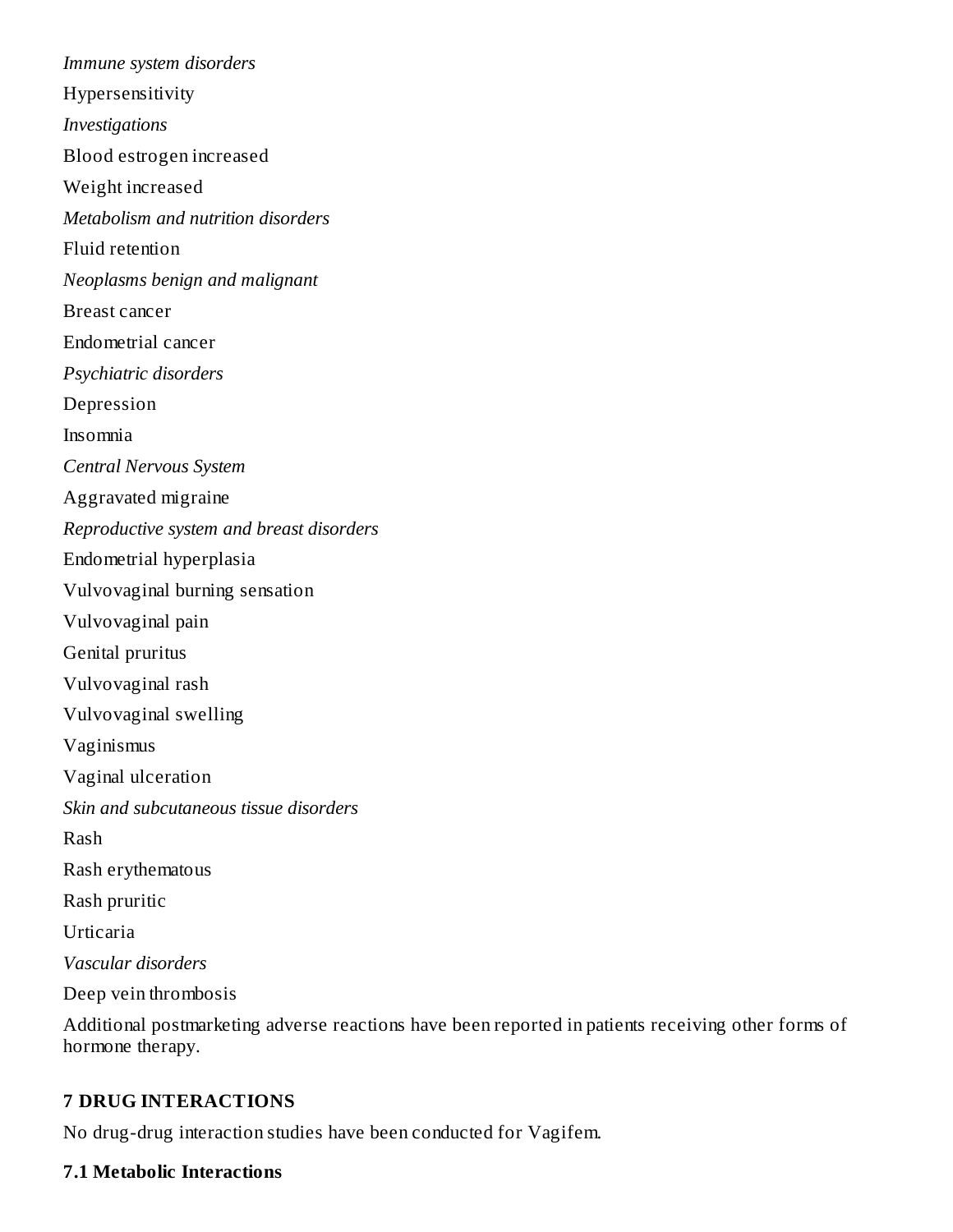*In-vitro* and *in-vivo* studies have shown that estrogens are metabolized partially by cytochrome P450 3A4 (CYP3A4). Therefore, inducers or inhibitors of CYP3A4 may affect estrogen drug metabolism. Inducers of CYP3A4, such as St. John's wort (*Hypericum perforatum*) preparations, phenobarbital, carbamazepine, and rifampin, may reduce plasma concentrations of estrogens, possibly resulting in a decrease in therapeutic effects and/or changes in the uterine bleeding profile. Inhibitors of CYP3A4 such as erythromycin, clarithromycin, ketoconazole, itraconazole, ritonavir and grapefruit juice may increase plasma concentrations of estrogens and may result in side effects.

### **8 USE IN SPECIFIC POPULATIONS**

### **8.1 Pregnancy**

Vagifem should not be used during pregnancy *[see Contraindications (4)]*. There appears to be little or no increased risk of birth defects in children born to women who have used estrogens and progestins as an oral contraceptive inadvertently during early pregnancy.

### **8.3 Nursing Mothers**

Vagifem should not be used during lactation. Estrogen administration to nursing women has been shown to decrease the quantity and quality of the breast milk. Detectable amounts of estrogens have been identified in the breast milk of women receiving estrogen therapy. Caution should be exercised when Vagifem is administered to a nursing woman.

### **8.4 Pediatric Us e**

Vagifem is not indicated in children. Clinical studies have not been conducted in the pediatric population.

### **8.5 Geriatric Us e**

There have not been sufficient numbers of geriatric women involved in clinical studies utilizing Vagifem to determine whether those over 65 years of age differ from younger subjects in their response to Vagifem.

### *The Women's Health Initiative Studies*

In the WHI estrogen-alone substudy (daily CE [0.625 mg]-alone versus placebo), there was a higher relative risk of stroke in women greater than 65 years of age *[see Clinical Studies (14.2)]*.

In the WHI estrogen plus progestin substudy (daily CE [0.625 mg] plus MPA [2.5 mg] versus placebo), there was a higher relative risk of nonfatal stroke and invasive breast cancer in women greater than 65 years of age *[see Clinical Studies (14.2)]*.

### *The Women's Health Initiative Memory Study*

In the WHIMS ancillary studies of postmenopausal women 65 to 79 years of age, there was an increased risk of developing probable dementia in women receiving estrogen-alone or estrogen plus progestin when compared to placebo *[see Warnings and Precautions (5.4), and Clinical Studies (14.3)].*

Since both ancillary studies were conducted in women 65 to 79 years of age, it is unknown whether these findings apply to younger postmenopausal women<sup>8</sup> [see Warnings and Precautions (5.4), and Clinical Studies (14.3)*]*.

### **8.6 Renal Impairment**

The effect of renal impairment on the pharmacokinetics of Vagifem has not been studied.

### **8.7 Hepatic Impairment**

The effect of hepatic impairment on the pharmacokinetics of Vagifem has not been studied.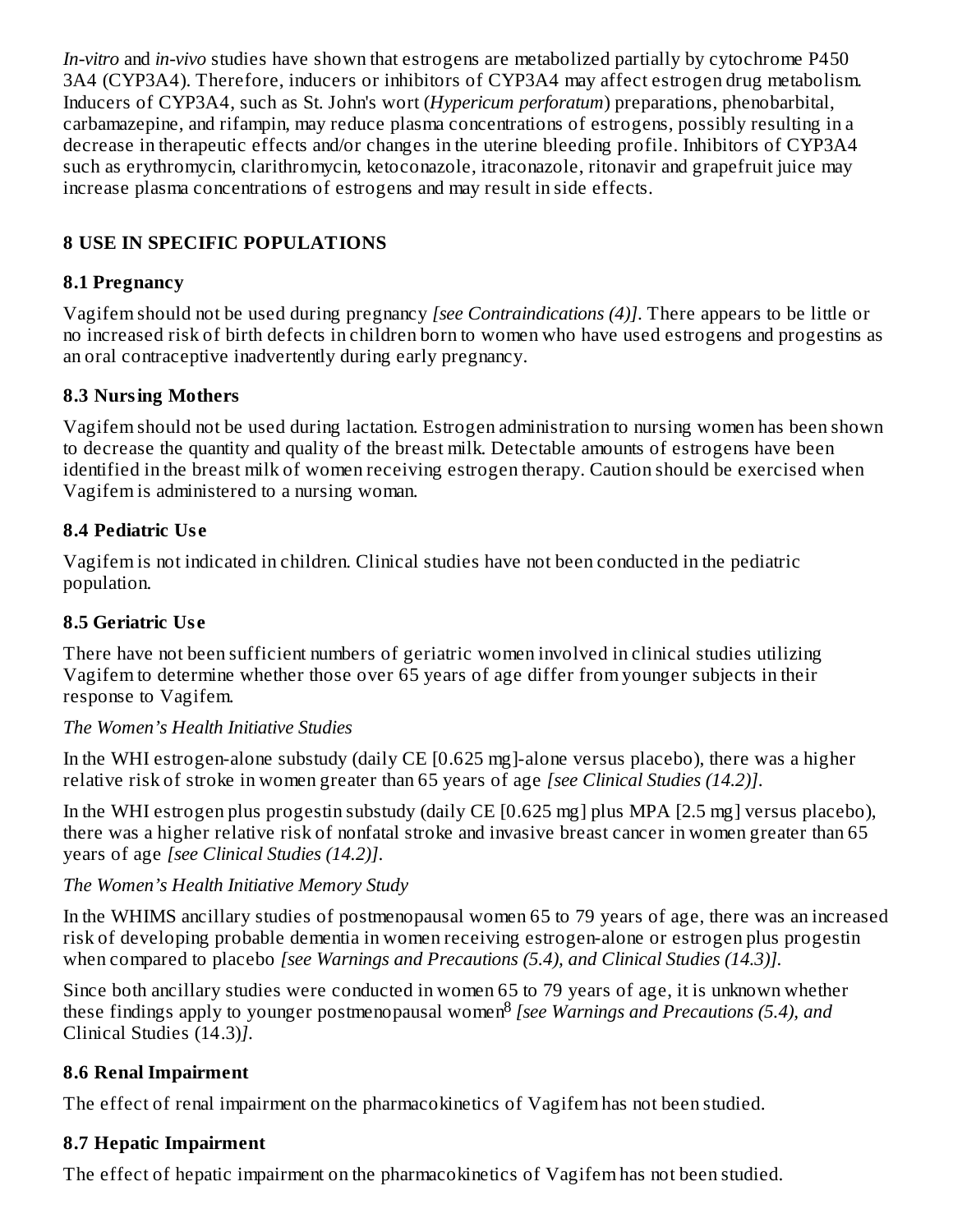### **10 OVERDOSAGE**

Overdosage of estrogen may cause nausea, vomiting, breast tenderness, abdominal pain, drowsiness and fatigue, and withdrawal bleeding may occur in women. Treatment of overdose consists of discontinuation of Vagifem therapy with institution of appropriate symptomatic care.

### **11 DESCRIPTION**

Vagifem 10 mcg (estradiol vaginal inserts) are small, white, film-coated inserts containing 10.3 mcg of estradiol hemihydrate equivalent to 10 mcg of estradiol. Each insert of Vagifem 10 mcg contains the following excipients: hypromellose, lactose monohydrate, maize starch and magnesium stearate. The film coating contains hypromellose and polyethylene glycol. Each Vagifem insert is 6 mm in diameter and is placed in a disposable applicator. Each insert-filled applicator is packaged separately in a blister pack. Vagifem inserts are used intravaginally. When the insert comes in contact with the vaginal mucosa, estradiol is released into the vagina.

Estradiol hemihydrate is a white, almost white or colorless crystalline solid, chemically described as estra-1,3,5 (10)-triene-3,17β-diol. The chemical formula is  $\rm{C_{18}H_{24}O_2}$  • ½  $\rm{H_2O}$  with a molecular weight of 281.4.

The structural formula is:



### **12 CLINICAL PHARMACOLOGY**

#### **12.1 Mechanism of Action**

Endogenous estrogens are largely responsible for the development and maintenance of the female reproductive system and secondary sexual characteristics. Although circulating estrogens exist in a dynamic equilibrium of metabolic interconversions, estradiol is the principal intracellular human estrogen and is substantially more potent than its metabolites, estrone and estriol, at the receptor level.

The primary source of estrogen in normally cycling adult women is the ovarian follicle, which secretes 70 to 500 mcg of estradiol daily, depending on the phase of the menstrual cycle. After menopause, most endogenous estrogen is produced by conversion of androstenedione, secreted by the adrenal cortex, to estrone in the peripheral tissues. Thus, estrone and the sulfate conjugated form, estrone sulfate, are the most abundant circulating estrogens in postmenopausal women.

Estrogens act through binding to nuclear receptors in estrogen-responsive tissues. To date, two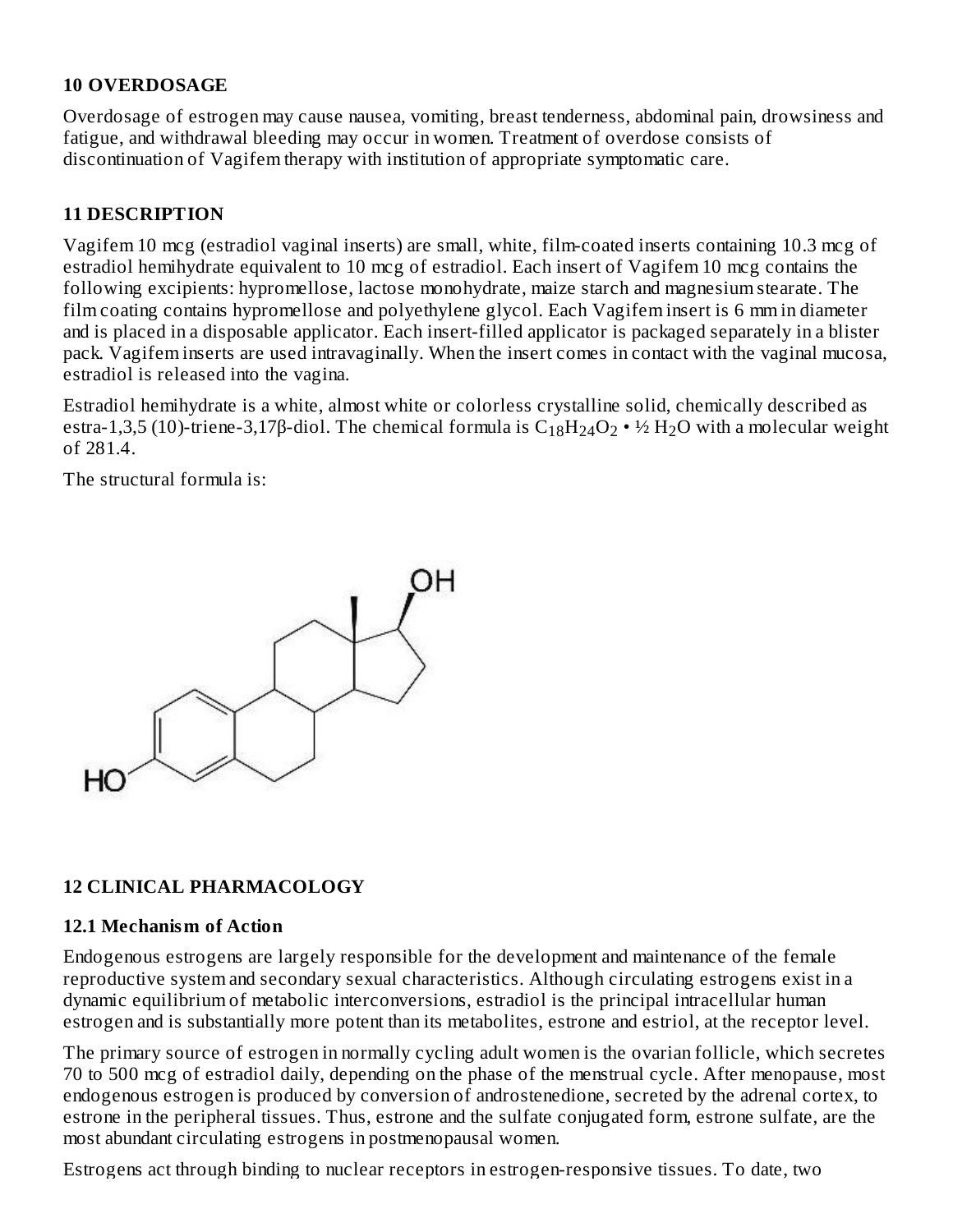estrogen receptors have been identified. These vary in proportion from tissue to tissue.

Circulating estrogens modulate the pituitary secretion of the gonadotropins, luteinizing hormone (LH), and FSH, through a negative feedback mechanism. Estrogens act to reduce the elevated levels of these hormones seen in postmenopausal women.

#### **12.2 Pharmacodynamics**

Currently, there are no pharmacodynamic data known for Vagifem.

### **12.3 Pharmacokinetics**

#### *Absorption*

Estrogen drug products are well absorbed through the skin, mucous membranes, and the gastrointestinal tract. The vaginal delivery of estrogens circumvents first-pass metabolism.

In a single-center, randomized, open-label, multiple-dose study conducted in 29 patients, Vagifem 10 mcg demonstrated a mean estradiol (E2)  $\rm{C_{ave}}$  at Day 83 of 5.5 pg/mL after 12 weeks of treatment (see Table 2).

### **Table 2: Arithmetic Means of Estradiol (E2), Estrone (E1), and Estrone Sulfate (E1S) PK Parameters Following Multiple Dos es of Vagifem 10 mcg \***

|        | Uncorrected for baseline, N=29                      |                                                  |       |                           |                                           |                  |                           |                                           |                      |
|--------|-----------------------------------------------------|--------------------------------------------------|-------|---------------------------|-------------------------------------------|------------------|---------------------------|-------------------------------------------|----------------------|
|        |                                                     | E2                                               |       |                           | E1                                        |                  |                           | E <sub>1</sub> S                          |                      |
|        | $\vert \text{AUC}_{0\text{-}24} \vert$<br>(h.pg/mL) | $C_{\text{ave (0-24)}}\%CV^{\dagger}$<br>(pg/mL) |       | $AUC_{0-24}$<br>(h.pg/mL) | $C_{\text{ave (0-1)}}$<br>(24)<br>(pg/mL) | $\%CV^{\dagger}$ | $AUC_{0-24}$<br>(h.pg/mL) | $C_{\text{ave (0-1)}}$<br>(24)<br>(pg/mL) | $\%$ CV <sup>†</sup> |
| Day 1  | 242.08                                              | 10.09                                            | 33.02 | 485.21                    | 20.22                                     | 44.86            | 5158.32                   | 214.93                                    | 53.57                |
| Day 14 | 176.49                                              | 7.35                                             | 43.69 | 496.14                    | 20.67                                     | 30.88            | 6323.41                   | 263.48                                    | 50.07                |
| Day 83 | 132.04                                              | 5.50                                             | 59.69 | 411.08                    | 17.13                                     | 39.58            | 3804.65                   | 158.53                                    | 49.76                |

\* Patients received vaginal inserts as a once daily intravaginal treatment for the first 2 weeks and a twice weekly intravaginal maintenance for the following 10 weeks.

<sup>†</sup> CV: Coefficient of Variance for both  $\text{AUC}_{0-24}$  and  $\text{C}_{\text{ave}(0-24)}$ 

### *Distribution*

The distribution of exogenous estrogens is similar to that of endogenous estrogens. Estrogens are widely distributed in the body and are generally found in higher concentrations in the sex hormone target organs. Estrogens circulate in the blood largely bound to SHBG and albumin.

### *Metabolism*

Exogenous estrogens are metabolized in the same manner as endogenous estrogens. Circulating estrogens exist in a dynamic equilibrium of metabolic interconversions. These transformations take place mainly in the liver. Estradiol is converted reversibly to estrone, and both can be converted to estriol, which is the major urinary metabolite. Estrogens also undergo enterohepatic recirculation via sulfate and glucuronide conjugation in the liver, biliary secretion of conjugates into the intestine, and hydrolysis in the gut followed by reabsorption. In postmenopausal women, a significant portion of the circulating estrogens exist as sulfate conjugates, especially estrone sulfate, which serves as a circulating reservoir for the formation of more active estrogens.

### *Excretion*

Estradiol, estrone, and estriol are excreted in the urine along with glucuronide and sulfate conjugates.

*Use in Specific Populations*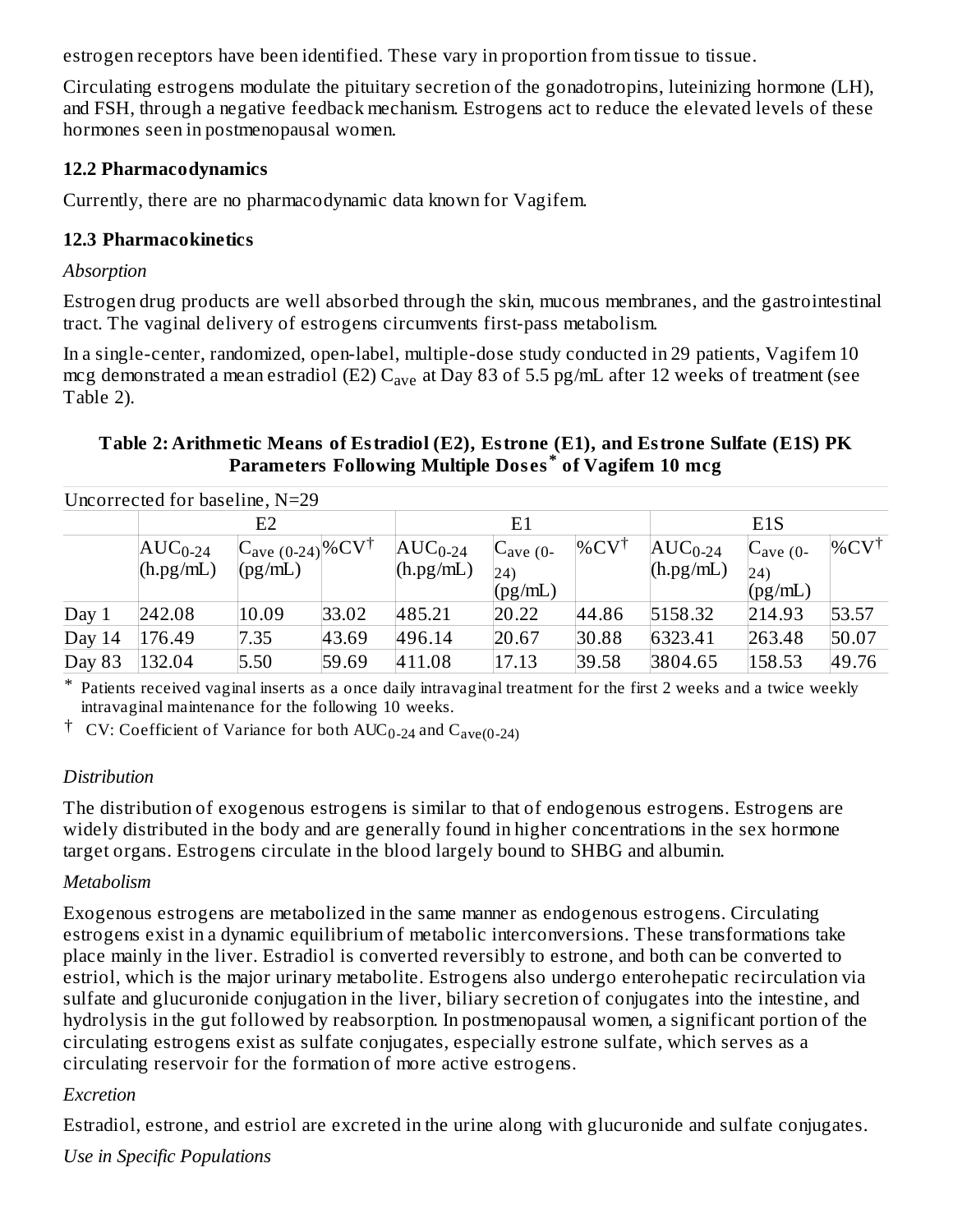No pharmacokinetic studies were conducted in specific populations, including patients with renal or hepatic impairment.

### **13 NONCLINICAL TOXICOLOGY**

### **13.1 Carcinogenesis, Mutagenesis, Impairment of Fertility**

Long-term continuous administration of natural and synthetic estrogens in certain animal species increases the frequency of carcinomas of the breast, uterus, cervix, vagina, testis, and liver.

### **14 CLINICAL STUDIES**

### **14.1 Effects on Atrophic Vaginitis**

A 12-month double-blind, randomized, parallel group, placebo-controlled multicenter study was conducted in the U.S. and Canada to evaluate the efficacy and safety of Vagifem 10 mcg in the treatment of atrophic vaginitis in 309 postmenopausal women between 46 and 81 years of age (mean 57.6 years of age) who at baseline identified their most bothersome symptom of atrophic vaginitis from among six symptoms (vaginal dryness, vaginal and/or vulvar irritation/itching, vaginal soreness, dysuria, dyspareunia and vaginal bleeding associated with intercourse). Women inserted one insert intravaginally each day for 14 days, then one insert twice weekly for the remaining 50 weeks. The majority (92.9 percent) of the women were Caucasian (n=287), 3.2 percent were Black (n=10), 1.6 percent were Asian (n=5) and 2.2 percent were Other (n=7). All subjects were assessed for improvement in the mean change from baseline to Week 12 for co-primary efficacy variables of: a composite of most bothersome symptoms of atrophic vaginitis; percentage of vaginal superficial cells and percentage of vaginal parabasal cells on a vaginal smear; and vaginal pH.

### *Relief of Vaginal Symptoms*

Vagifem 10 mcg was statistically superior to placebo in reducing the severity of a composite score of most bothersome symptoms associated with atrophic vaginitis at Week 12 (see Table 3).

|                                 | <b>Placebo</b> | Vagifem 10 mcg |
|---------------------------------|----------------|----------------|
| <b>ITT</b> Population*          |                |                |
| N                               | 93             | 190            |
| Baseline mean                   | 2.29           | 2.35           |
| composite score                 |                |                |
| Change from baseline at Week 12 | $-0.84$        | $-1.20$        |
| (LOCF)                          |                |                |
| p-value versus Placebo          |                | 0.002          |

#### **Table 3: Mean Change from Bas eline to Week 12 in a Composite Score of Most Bothersome Symptoms Compared to Placebo – ITT Population \***

\* All randomized subjects who received at least one dose of study drug and had at least one post-baseline evaluation.

Also demonstrated for Vagifem 10 mcg compared to placebo was a statistically significant increase in the percentage of superficial cells at Week 12 (13.2 percent compared to 3.8 percent for matching placebo, p<0.001), a statistically significant decrease in parabasal cells at Week 12 (-37.0 percent compared to -9.3 percent for matching placebo, p<0.001), and a statistically significant mean reduction between baseline and Week 12 in vaginal pH score (-1.3 compared to -0.4 for matching placebo, p<0.001).

Endometrial safety was assessed by endometrial biopsy at the screening and final study visit. Of the 172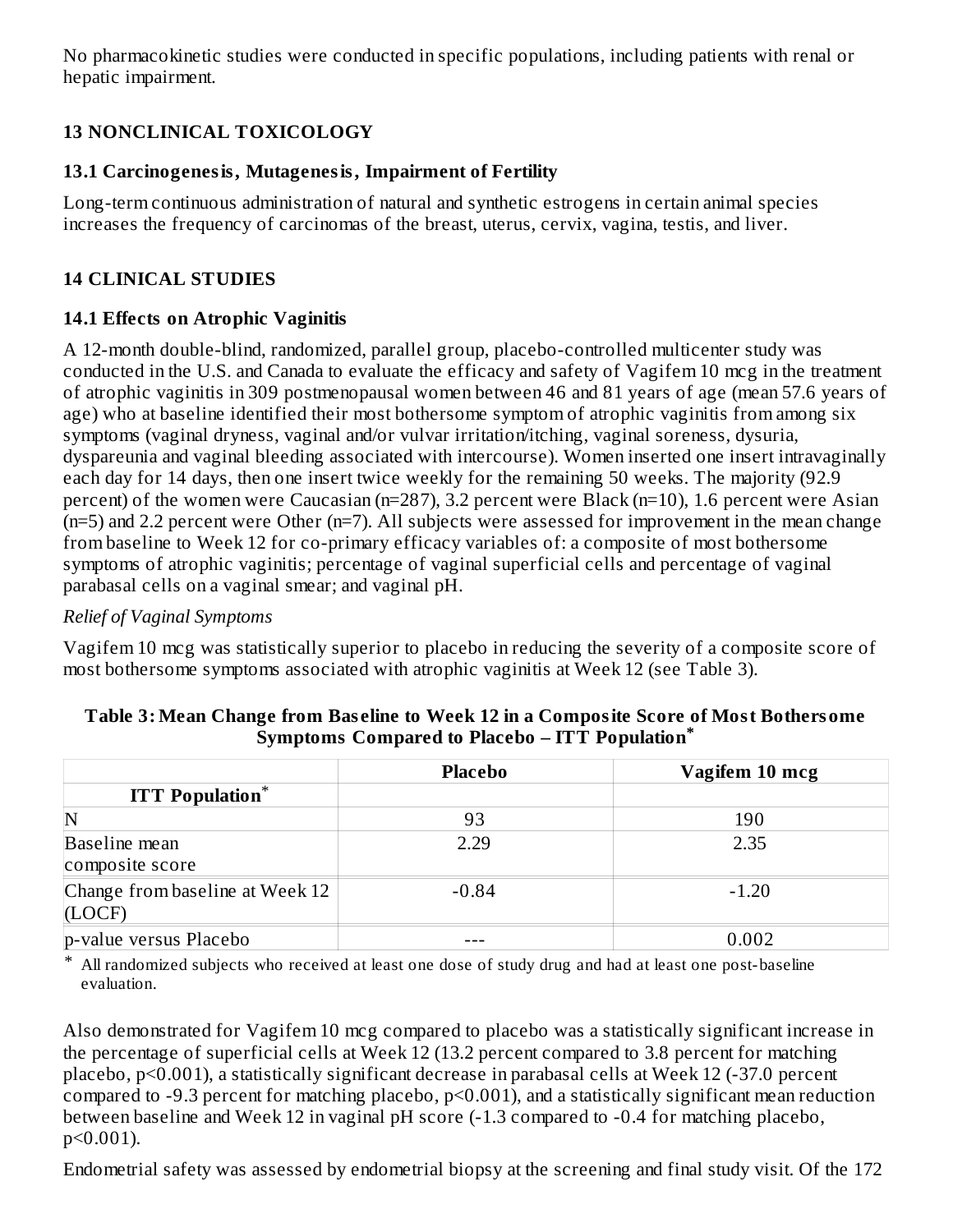subjects in the Vagifem 10 mcg group who had a biopsy performed at end of study, 92 subjects had endometrial tissue that was atrophic or inactive and 73 subjects had no tissue or tissue insufficient for diagnosis. There was one case of adenocarcinoma grade 2 and one case of complex hyperplasia without atypia. Three subjects exhibited polyps (two atrophic polyps and one adenomyomatus type polyp) and two others had adenomyosis and an atypical epithelial proliferation.

Endometrial safety of Vagifem 10 mcg was additionally evaluated in a second, 12 month, open-label, multicenter safety study. Of the 297 subjects who had a biopsy performed at end of study, 183 subjects had endometrial tissue that was atrophic or inactive and 111 subjects had no tissue or tissue insufficient for diagnosis. There was one case of complex hyperplasia without atypia. Two subjects exhibited polyps.

### **14.2 Women's Health Initiative Studies**

The WHI enrolled approximately 27,000 predominantly healthy postmenopausal women in two substudies to assess the risks and benefits of daily oral CE (0.625 mg)-alone or in combination with MPA (2.5 mg) compared to placebo in the prevention of certain chronic diseases. The primary endpoint was the incidence of CHD (defined as nonfatal MI, silent MI and CHD death), with invasive breast cancer as the primary adverse outcome. A "global index" included the earliest occurrence of CHD, invasive breast cancer, stroke, PE, endometrial cancer (only in the CE plus MPA substudy), colorectal cancer, hip fracture, or death due to other causes. These substudies did not evaluate the effects of CEalone or CE plus MPA on menopausal symptoms.

### *WHI Estrogen-Alone Substudy*

The WHI estrogen-alone substudy was stopped early because an increased risk of stroke was observed, and it was deemed that no further information would be obtained regarding the risks and benefits of estrogen-alone in predetermined primary endpoints.

Results of the estrogen-alone substudy, which included 10,739 women (average 63 years of age, range 50 to 79; 75.3 percent White, 15.1 percent Black, 6.1 percent Hispanic, 3.6 percent Other) after an average follow-up of 7.1 years, are presented in Table 4.

| Event                                                    | <b>Relative Risk</b><br>CE vs. Placebo<br>$(95\% \; nCI^{\dagger})$ | CE<br>$n=5,310$                      | Placebo<br>$n=5,429$ |
|----------------------------------------------------------|---------------------------------------------------------------------|--------------------------------------|----------------------|
|                                                          |                                                                     | Absolute Risk per 10,000 Women-Years |                      |
| CHD events $\ddagger$                                    | $0.95(0.78-1.16)$                                                   | 54                                   | 57                   |
| Non-fatal $MI^{\ddagger}$                                | $0.91(0.73-1.14)$                                                   | 40                                   | 43                   |
| $CHD$ death <sup><math>\ddagger</math></sup>             | $1.01(0.71 - 1.43)$                                                 | 16                                   | 16                   |
| All Strokes <sup>‡</sup>                                 | $1.33(1.05-1.68)$                                                   | 45                                   | 33                   |
| Ischemic stroke <sup>‡</sup>                             | $1.55(1.19-2.01)$                                                   | 38                                   | 25                   |
| Deep vein thrombosis <sup><math>‡</math>,§</sup>         | $1.47(1.06 - 2.06)$                                                 | 23                                   | 15                   |
| Pulmonary embolism <sup>‡</sup>                          | $1.37(0.90 - 2.07)$                                                 | 14                                   | 10                   |
| Invasive breast cancer <sup>‡</sup>                      | $0.80(0.62 - 1.04)$                                                 | 28                                   | 34                   |
| Colorectal cancer <sup>¶</sup>                           | $1.08(0.75-1.55)$                                                   | 17                                   | 16                   |
| $\text{Hip}$ fracture <sup><math>\ddagger</math></sup>   | $0.65(0.45-0.94)$                                                   | 12                                   | 19                   |
| Vertebral fractures <sup>‡,§</sup>                       | $0.64(0.44 - 0.93)$                                                 | 11                                   | 18                   |
| Lower arm/wrist fractures, $\frac{1}{4}$ , $\frac{8}{8}$ | $0.58(0.47-0.72)$                                                   | 35                                   | 59                   |
| Total fractures $\ddagger$ , $\delta$                    | $0.71(0.64 - 0.80)$                                                 | 144                                  | 197                  |
| Death due to other causes, $\P$ ,#                       | $1.08(0.88-1.32)$                                                   | 53                                   | 50                   |
| Overall mortality <sup>‡,§</sup>                         | $1.04(0.88-1.22)$                                                   | 79                                   | 75                   |

| Table 4: Relative and Absolute Risk Seen in the Estrogen-Alone Substudy of WHI $^\ast$ |
|----------------------------------------------------------------------------------------|
|----------------------------------------------------------------------------------------|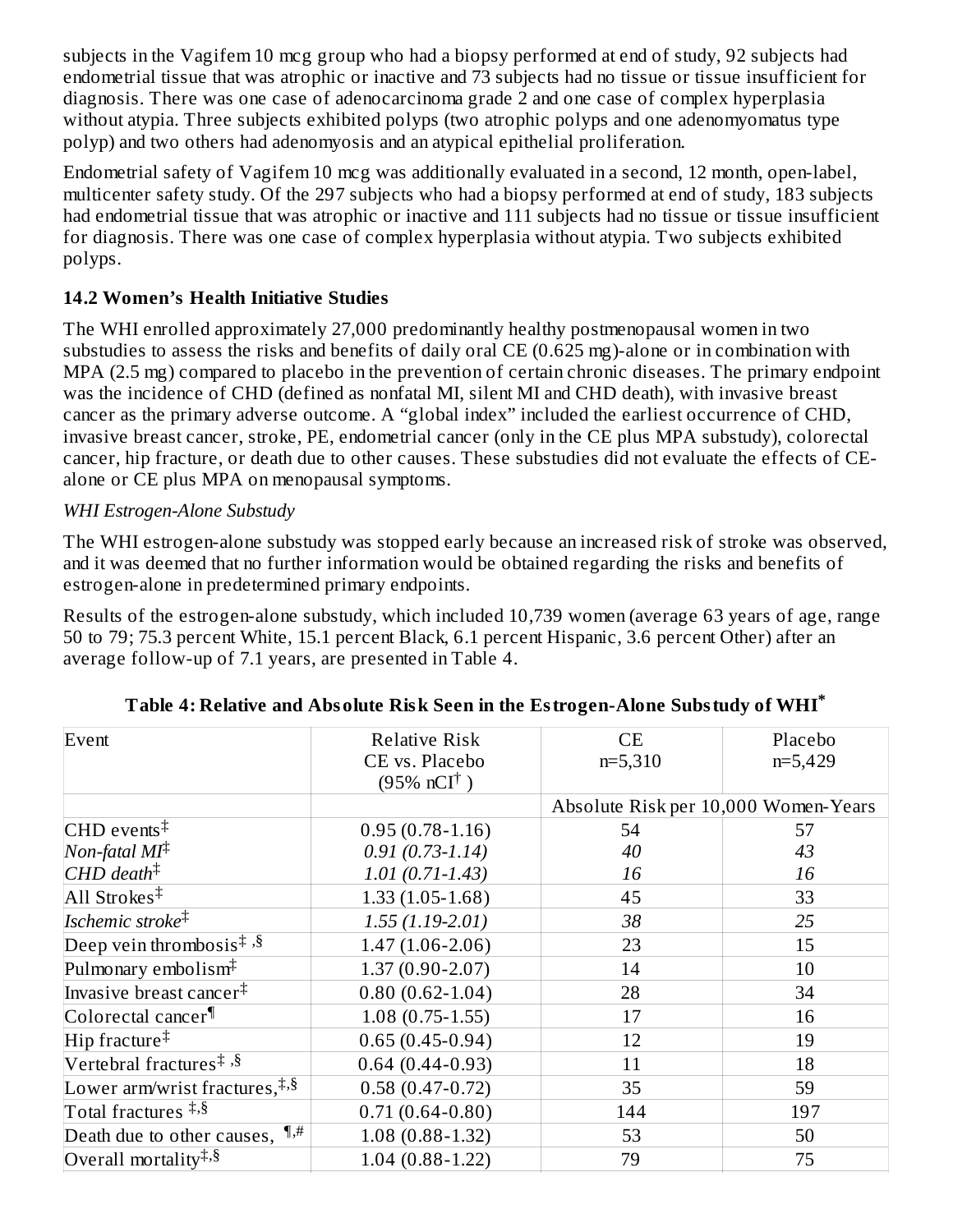| Global Index P<br>$1.02(0.92 - 1.13)$<br>206<br>201                                                |  |  |  |  |  |  |
|----------------------------------------------------------------------------------------------------|--|--|--|--|--|--|
| * Adapted from numerous WHI publications. WHI publications can be viewed at www.nhlbi.nih.gov/whi. |  |  |  |  |  |  |

- † Nominal confidence intervals unadjusted for multiple looks and multiple comparisons.
- ‡ Results are based on centrally adjudicated data for an average follow-up of 7.1 years.
- § Not included in "global index".
- ¶ Results are based on an average follow-up of 6.8 years.
- $^\#$  All deaths, except from breast or colorectal cancer, definite or probable CHD, PE or cerebrovascular disease.
- $^{\rm p}$  A subset of the events was combined in a "global index", defined as the earliest occurrence of CHD events, invasive breast cancer, stroke, pulmonary embolism, colorectal cancer, hip fracture, or death due to other causes.

For those outcomes included in the WHI "global index" that reached statistical significance, the absolute excess risk per 10,000 women-years in the group treated with CE-alone was 12 more strokes while the absolute risk reduction per 10,000 women-years was 7 fewer hip fractures.<sup>9</sup> The absolute excess risk of events included in the "global index" was a non-significant 5 events per 10,000 womenyears. There was no difference between the groups in terms of all-cause mortality*.*

No overall difference for primary CHD events (nonfatal MI, silent MI and CHD death) and invasive breast cancer incidence in women receiving CE-alone compared with placebo was reported in final centrally adjudicated results from the estrogen-alone substudy, after an average follow up of 7.1 years.

Centrally adjudicated results for stroke events from the estrogen-alone substudy, after an average follow-up of 7.1 years, reported no significant difference in distribution of stroke subtype or severity, including fatal strokes, in women receiving CE-alone compared to placebo. Estrogen-alone increased the risk for ischemic stroke, and this excess risk was present in all subgroups of women examined.<sup>10</sup>

Timing of the initiation of estrogen-alone therapy relative to the start of menopause may affect the overall risk benefit profile. The WHI estrogen-alone substudy, stratified by age, showed in women 50- 59 years of age a non-significant trend toward reduced risk for CHD *[hazard ratio (HR) 0.63 (95 percent CI, 0.36-1.09)*] and overall mortality *[HR 0.71 (95 percent CI, 0.46-1.11)*].

### *WHI Estrogen Plus Progestin Substudy*

The WHI estrogen plus progestin substudy was stopped early. According to the predefined stopping rule, after an average follow-up of 5.6 years of treatment, the increased risk of invasive breast cancer and cardiovascular events exceeded the specified benefits included in the "global index." The absolute excess risk of events included in the "global index" was 19 per 10,000 women-years.

For those outcomes included in the WHI "global index" that reached statistical significance after 5.6 years of follow-up, the absolute excess risks per 10,000 women-years in the group treated with CE plus MPA were 7 more CHD events, 8 more strokes, 10 more PEs, and 8 more invasive breast cancers, while the absolute risk reductions per 10,000 women-years were 6 fewer colorectal cancers and 5 fewer hip fractures.

Results of the CE plus MPA substudy, which included 16,608 women (average 63 years of age, range 50 to 79; 83.9 percent White, 6.8 percent Black, 5.4 percent Hispanic, 3.9 percent Other) are presented in Table 5. These results reflect centrally adjudicated data after an average follow-up of 5.6 years.

#### **Table 5: Relative and Absolute Risk Seen in the Estrogen Plus Progestin Substudy of WHI at an Average of 5.6 Years , \* †**

| Event        | Relative Risk<br>CE/MPA vs Placebo | CE/MPA<br>$n=8,506$                  | Placebo<br>$n=8,102$ |  |
|--------------|------------------------------------|--------------------------------------|----------------------|--|
|              | $(95\% \text{ nCI}^{\ddagger})$    | Absolute Risk per 10,000 Women-Years |                      |  |
| CHD events   | $1.23(0.99-1.53)$                  | 41                                   | 34                   |  |
| Non-fatal MI | $1.28(1.00-1.63)$                  | 31                                   | 25                   |  |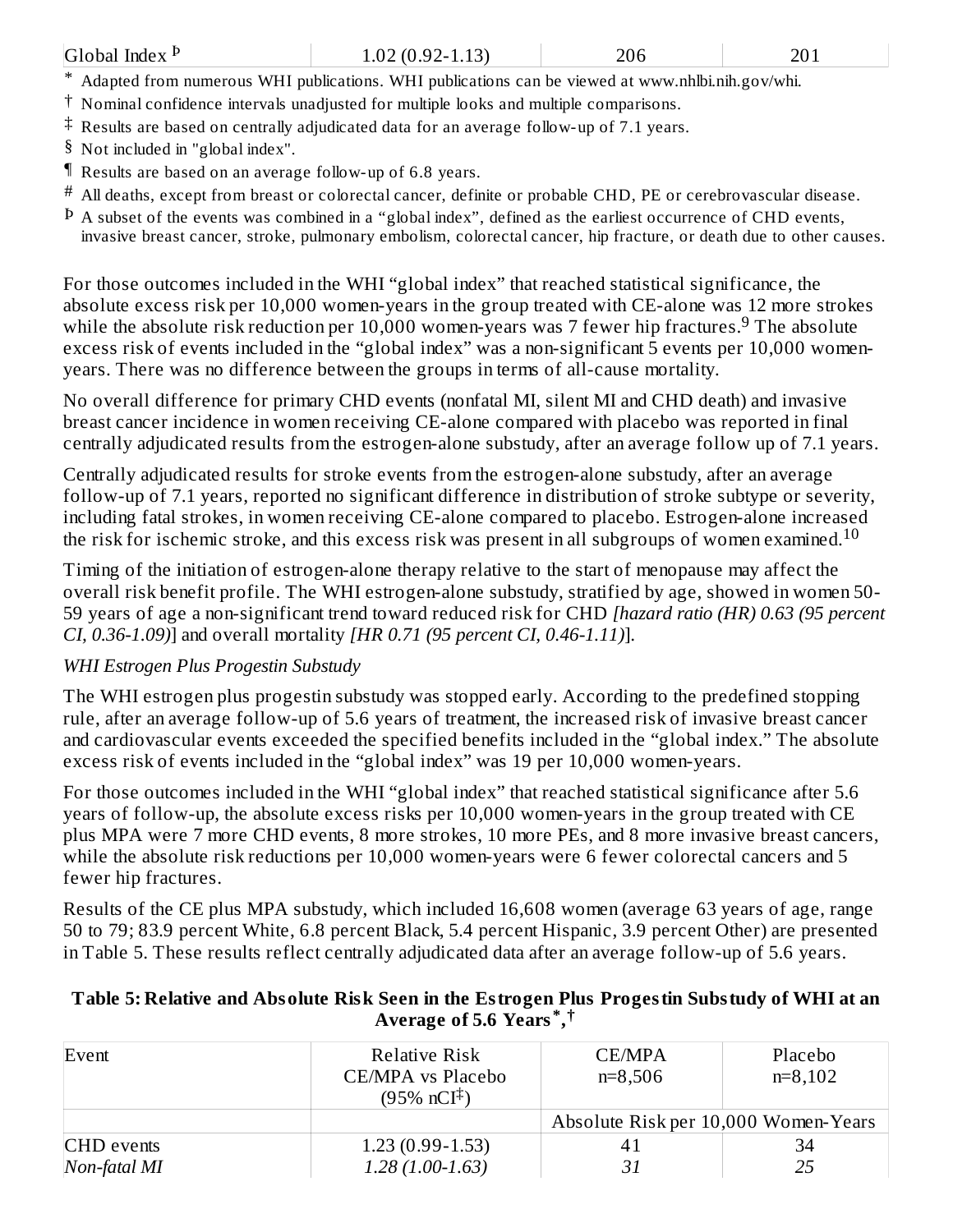| CHD death                              | $1.10(0.70-1.75)$   | 8              | 8   |
|----------------------------------------|---------------------|----------------|-----|
| All Strokes                            | $1.31(1.03-1.68)$   | 33             | 25  |
| Ischemic stroke                        | $1.44(1.09-1.90)$   | 26             | 18  |
| Deep vein thrombosis <sup>§</sup>      | $1.95(1.43-2.67)$   | 26             | 13  |
| Pulmonary embolism                     | $2.13(1.45-3.11)$   | 18             | 8   |
| Invasive breast cancer <sup>¶</sup>    | $1.24(1.01-1.54)$   | 41             | 33  |
| Colorectal cancer                      | $0.61(0.42 - 0.87)$ | 10             | 16  |
| Endometrial cancer <sup>§</sup>        | $0.81(0.48-1.36)$   | 6              |     |
| Cervical cancer $\frac{8}{3}$          | $1.44(0.47 - 4.42)$ | $\overline{2}$ |     |
| Hip fracture                           | $0.67(0.47-0.96)$   | 11             | 16  |
| Vertebral fractures <sup>§</sup>       | $0.65(0.46 - 0.92)$ | 11             | 17  |
| Lower arm/wrist fractures <sup>§</sup> | $0.71(0.59 - 0.85)$ | 44             | 62  |
| Total fractures <sup>§</sup>           | $0.76(0.69 - 0.83)$ | 152            | 199 |
| Overall Mortality#                     | $1.00(0.83-1.19)$   | 52             | 52  |
| Global Index $P$                       | $1.13(1.02 - 1.25)$ | 184            | 165 |

\* Adapted from numerous WHI publications. WHI publications can be viewed at www.nhlbi.nih.gov/whi.

- $^\dagger$  Results are based on centrally adjudicated data.
- ‡ Nominal confidence intervals unadjusted for multiple looks and multiple comparisons.
- § Not included in "global index".
- ¶ Includes metastatic and non-metastatic breast cancer, with the exception of *in situ* cancer.
- $^\#$  All deaths, except from breast or colorectal cancer, definite or probable CHD, PE or cerebrovascular disease.
- $^{\rm p}$  A subset of the events was combined in a "global index", defined as the earliest occurrence of CHD events, invasive breast cancer, stroke, pulmonary embolism, colorectal cancer, hip fracture, or death due to other causes.

Timing of the initiation of estrogen plus progestin therapy relative to the start of menopause may affect the overall risk benefit profile. The WHI estrogen plus progestin substudy stratified by age showed in women 50-59 years of age, a non-significant trend toward reduced risk for overall mortality *[HR 0.69 (95 percent CI, 0.44-1.07)].*

### **14.3 Women's Health Initiative Memory Study**

The WHIMS estrogen-alone ancillary study of WHI enrolled 2,947 predominately healthy hysterectomized postmenopausal women 65 to 79 years of age and older (45 percent were 65 to 69 years of age; 36 percent were 70 to 74 years of age; 19 percent were 75 years of age and older) to evaluate the effects of daily CE (0.625 mg)-alone on the incidence of probable dementia (primary outcome) compared to placebo.

After an average follow-up of 5.2 years, the relative risk of probable dementia for CE-alone versus placebo was 1.49 (95 percent CI, 0.83-2.66).

The absolute risk of probable dementia for CE-alone versus placebo was 37 versus 25 cases per 10,000 women-years. Probable dementia as defined in this study included Alzheimer's disease (AD), vascular dementia (VaD) and mixed types (having features of both AD and VaD). The most common classification of probable dementia in the treatment group and the placebo group was AD. Since the ancillary study was conducted in women 65 to 79 years of age, it is unknown whether these findings apply to younger postmenopausal women *[see Warnings and Precautions (5.4), and Use in Specific Populations (8.5)]*.

The WHIMS estrogen plus progestin ancillary study of WHI enrolled 4,532 predominantly healthy postmenopausal women 65 years of age and older (47 percent were 65 to 69 years of age; 35 percent were 70 to 74 years; 18 percent were 75 years of age and older) to evaluate the effects of daily CE (0.625 mg) plus MPA (2.5 mg) on the incidence of probable dementia (primary outcome) compared to placebo.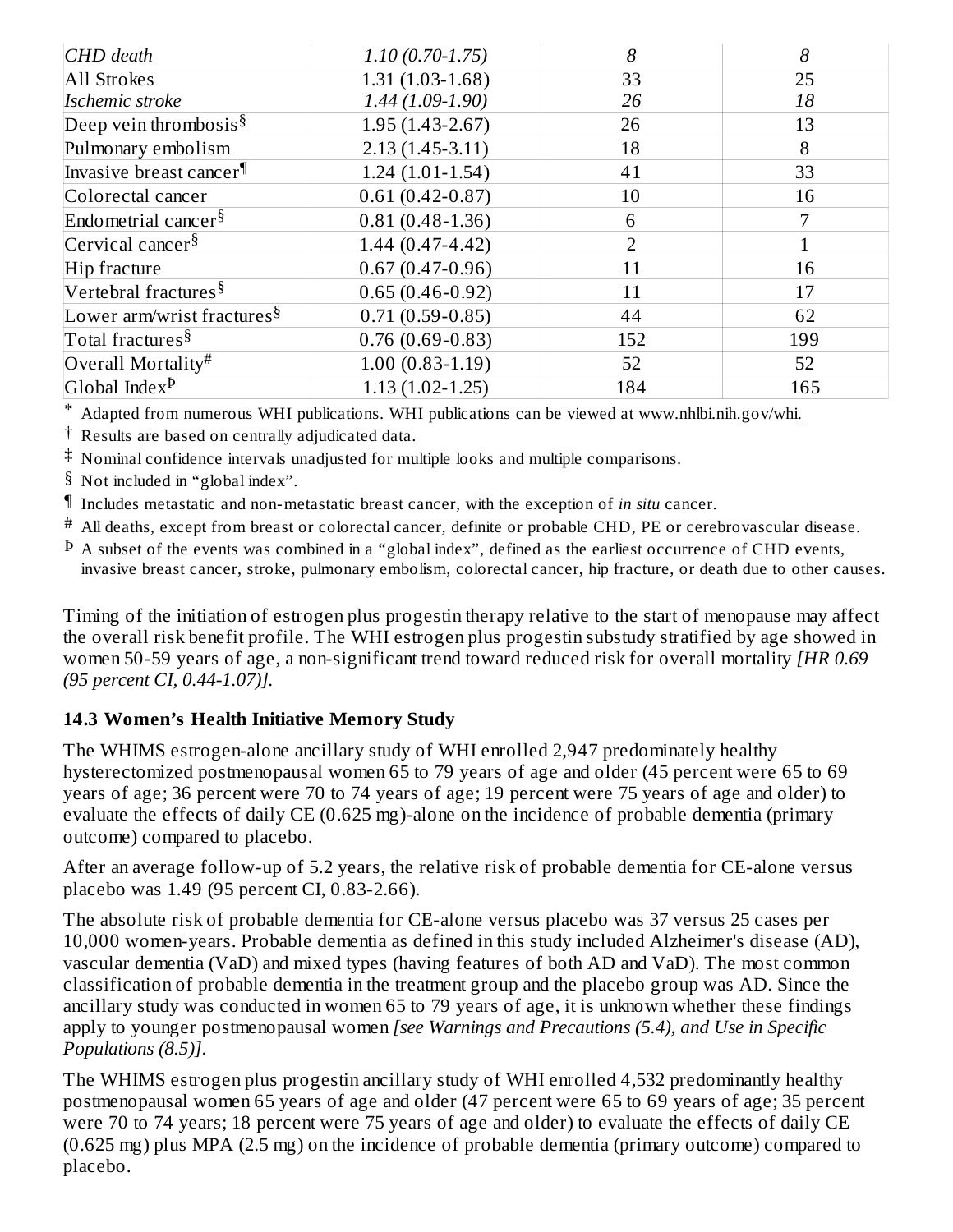After an average follow-up of 4 years, the relative risk of probable dementia for CE plus MPA versus placebo was 2.05 (95 percent CI, 1.21-3.48). The absolute risk of probable dementia for CE plus MPA versus placebo was 45 versus 22 per 10,000 women-years. Probable dementia as defined in this study included AD, VaD and mixed types (having features of both AD and VaD). The most common classification of probable dementia in the treatment group and the placebo group was AD. Since the ancillary study was conducted in women 65 to 79 years of age, it is unknown whether these findings apply to younger postmenopausal women *[see Warnings and Precautions (5.4), and Use in Specific Populations (8.5)]*.

When data from the two populations were pooled as planned in the WHIMS protocol, the reported overall relative risk for probable dementia was 1.76 (95 percent CI, 1.19-2.60). Differences between groups became apparent in the first year of treatment. It is unknown whether these findings apply to younger postmenopausal women *[see Warnings and Precautions (5.4), and Use in Specific Populations (8.5)]*.

### **15 REFERENCES**

- 1. Rossouw JE, et al. Postmenopausal Hormone Therapy and Risk of Cardiovascular Disease by Age and Years Since Menopause. *JAMA*. 2007; 297:1465-1477.
- 2. Hsia J, et al. Conjugated Equine Estrogens and Coronary Heart Disease. Arch Int Med. 2006; 166:357-365.
- 3. Curb JD, et al. Venous Thrombosis and Conjugated Equine Estrogen in Women Without a Uterus. Arch Int Med. 2006; 166:772-780.
- 4. Cushman M, et al. Estrogen Plus Progestin and Risk of Venous Thrombosis. JAMA. 2004; 292:1573-1580.
- 5. Stefanick ML, et al. Effects of Conjugated Equine Estrogens on Breast Cancer and Mammography Screening in Postmenopausal Women With Hysterectomy. JAMA. 2006; 295:1647-1657.
- 6. Chlebowski RT, et al. Influence of Estrogen Plus Progestin on Breast Cancer and Mammography in Healthy Postmenopausal Women. JAMA. 2003; 289:3234-3253.
- 7. Anderson GL, et al. Effects of Estrogen Plus Progestin on Gynecologic cancers and Associated Diagnostic Procedures. JAMA. 2003; 290:1739-1748.
- 8. Shumaker SA, et al. Conjugated Equine Estrogens and Incidence of Probable Dementia and Mild Cognitive Impairment in Postmenopausal Women. JAMA. 2004; 291:2947-2958.
- 9. Jackson RD, et al. Effects of Conjugated Equine Estrogen on Risk of Fractures and BMD in Postmenopausal Women With Hysterectomy: Results From the Women's Health Initiative Randomized Trial. J Bone Miner Res. 2006; 21:817-828.
- 10. Hendrix SL, et al. Effects of Conjugated Equine Estrogen on Stroke in the Women's Health Initiative. *Circulation*. 2006; 113:2425-2434.

### **16 HOW SUPPLIED/STORAGE AND HANDLING**

### **16.1 How Supplied**

Each Vagifem (estradiol vaginal inserts), 10 mcg, is contained in a disposable, single-use applicator, packaged in a blister pack. Cartons contain 8 or 18 applicators with inset inserts.

Vagifem 10 mcg

8 applicators: NDC 0169-5176-03

18 applicators: NDC 0169-5176-04

Keep out of reach of children.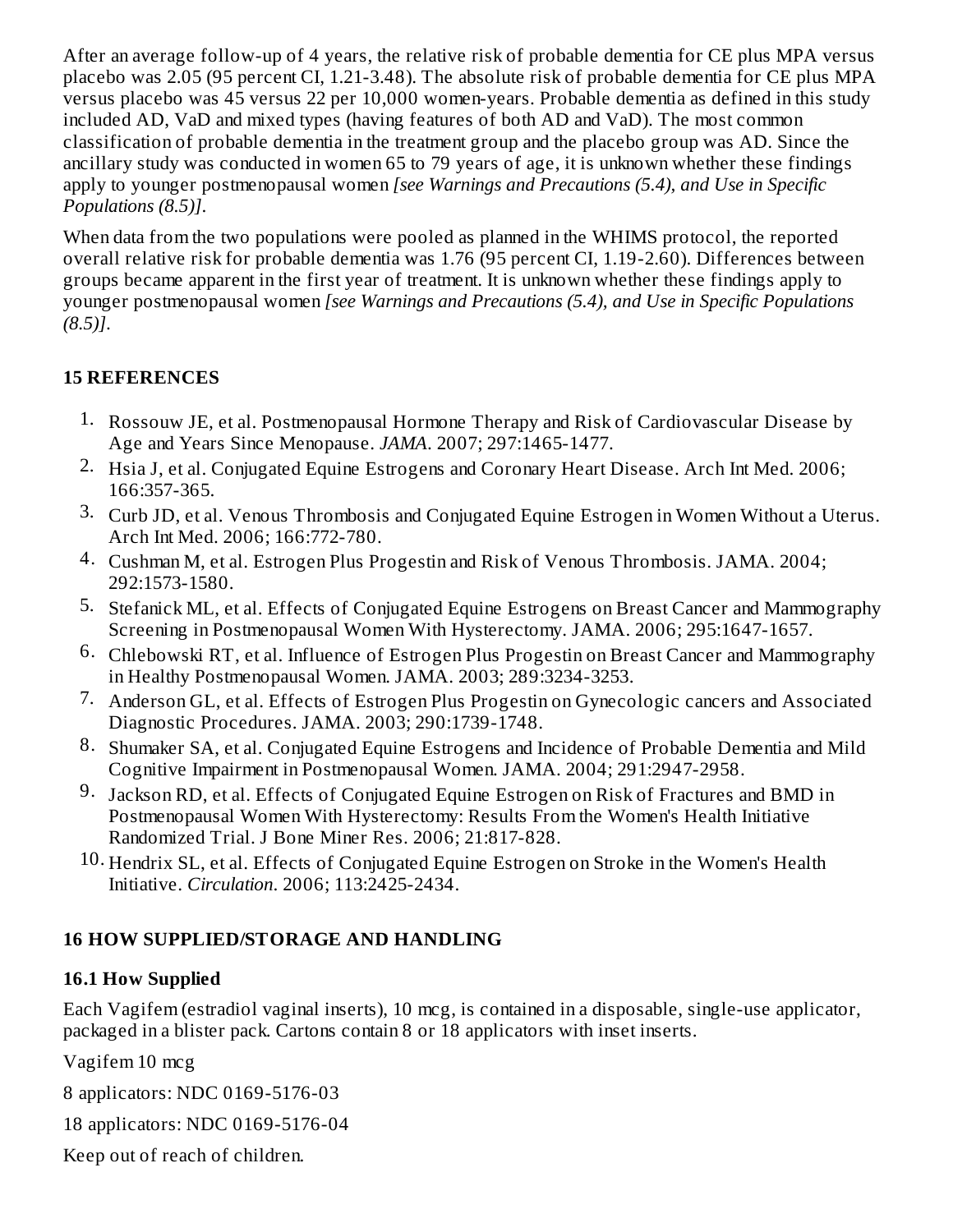### **16.2 Storage and Handling**

Store at 25ºC (77ºF), excursions permitted to 15ºC to 30ºC (59ºF to 86ºF). Do not refrigerate.

[See USP Controlled Room Temperature.]

### **17 PATIENT COUNSELING INFORMATION**

See FDA-Approved Patient Labeling.

### **17.1 Vaginal Bleeding**

Inform postmenopausal women of the importance of reporting vaginal bleeding to their healthcare provider as soon as possible *[see Warnings and Precautions (5.3)]*.

### **17.2 Possible Serious Advers e Reactions with Estrogen-Alone Therapy**

Inform postmenopausal women of possible serious adverse reactions of estrogen-alone therapy including Cardiovascular Disorders, Malignant Neoplasms, and Probable Dementia *[see Warnings and Precautions (5.2, 5.3, 5.4)]*.

### **17.3 Possible Less Serious but Common Advers e Reactions with Estrogen-Alone Therapy**

Inform postmenopausal women of possible less serious but common adverse reactions of estrogenalone therapy such as headache, breast pain and tenderness, nausea and vomiting.

### **17.4 Instructions for Us e of Applicator**

**Step 1:** Tear off a single applicator.

**Step 2:** Separate the plastic wrap and remove the applicator from the plastic wrap as shown in Figure A.

If after opening the package you see that the insert has come out of the applicator but has not fallen out of the package, carefully put it back into the applicator for insertion. Please keep your hands clean and dry while handling the insert.



#### **Fig ure A**

**Step 3:** Hold the applicator so that the finger of one hand can press the applicator plunger as shown in Figure B.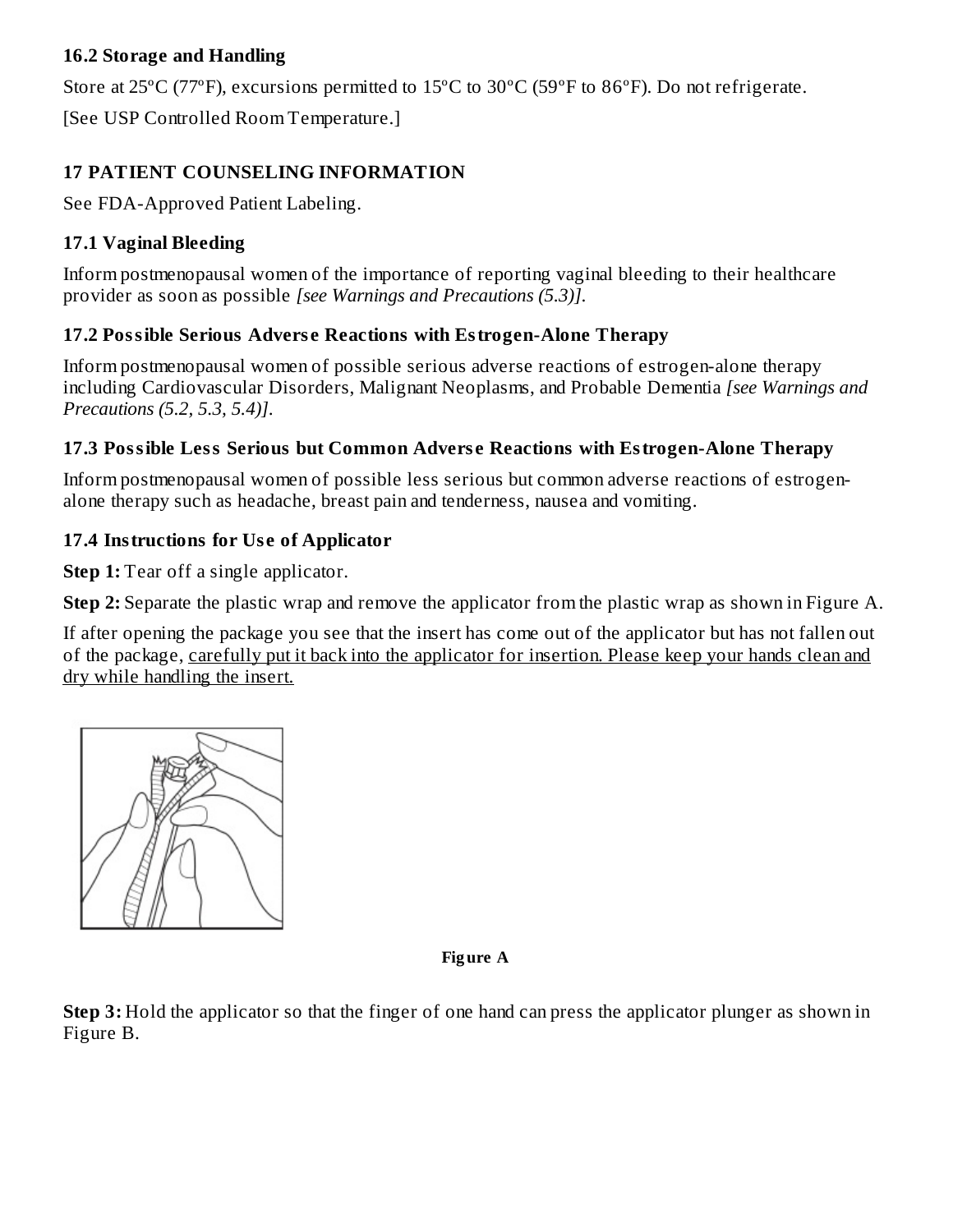

**Fig ure B**

**Step 4:** Next select the best position for vaginal insertion of Vagifem (estradiol vaginal inserts) that is most comfortable for you. See suggested reclining Figure C or standing Figure D position illustrated below:



**Fig ure C**



**Fig ure D**

**Step 5:** Using the other hand, guide the applicator gently and comfortably through the vaginal opening (see Figures C and D above). If prior to insertion the insert falls out of the applicator, throw the insert and applicator away and use a new insert-filled applicator.

**Step 6:** The applicator should be inserted (without forcing) as far as comfortably possible, or until half of the applicator is inside your vagina, whichever is less.

**Step 7:** Once the insert-filled applicator has been inserted, gently press the plunger until the plunger is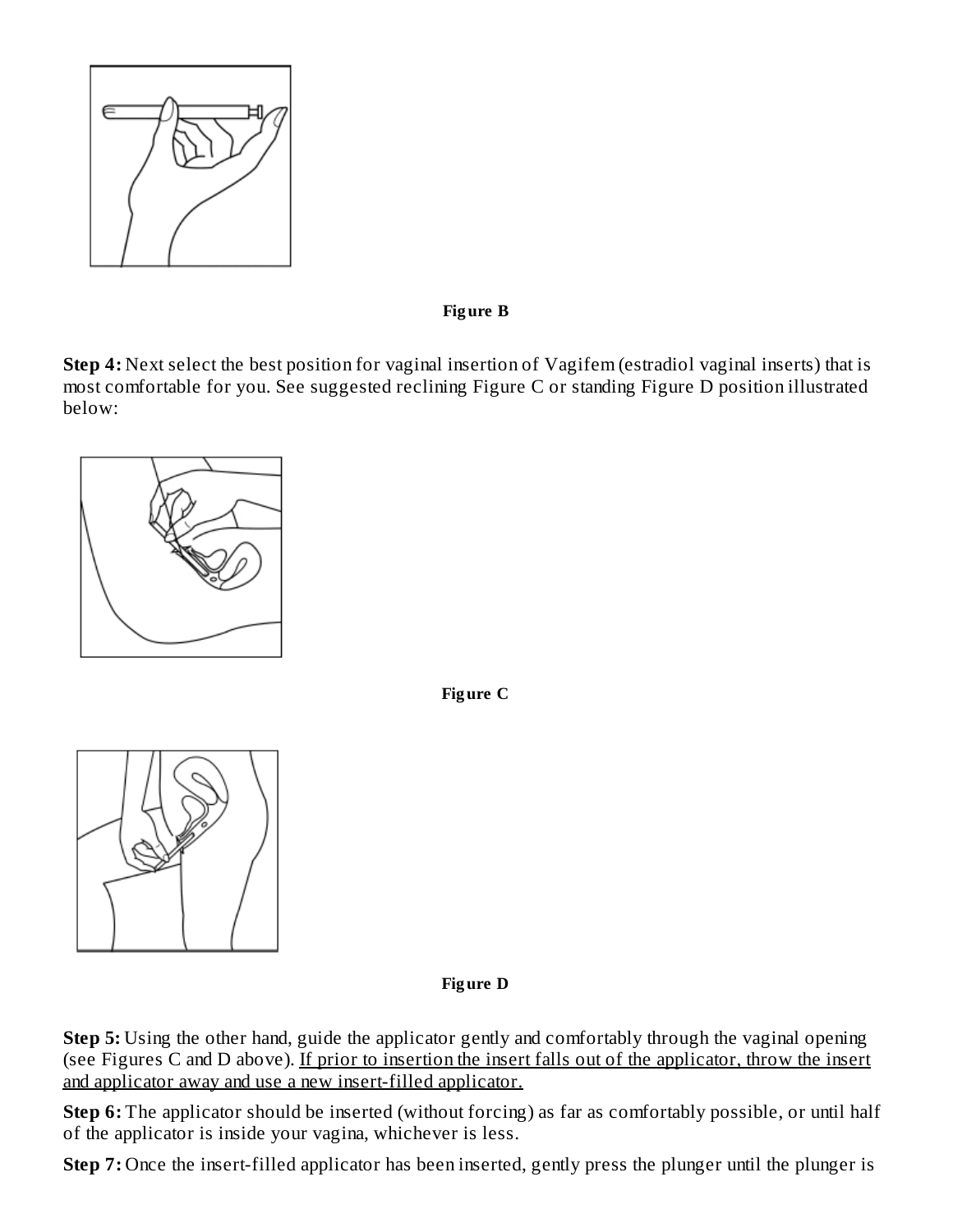fully depressed. This will eject the insert inside your vagina where it will dissolve slowly over several hours.

**Step 8:** After depressing the plunger, gently remove the applicator and dispose of it the same way you would a plastic tampon applicator. The applicator is of no further use and should be discarded properly. Insertion may be done at any time of the day. It is advisable to use the same time daily for all applications of Vagifem (estradiol vaginal inserts). If you have any questions, please consult your healthcare provider or pharmacist.

### **FDA-Approved Patient Labeling**

### **Vagifem (estradiol vaginal ins erts) ®**

Read this PATIENT INFORMATION before you start using Vagifem and read what you get each time you refill your Vagifem prescription. There may be new information. This information does not take the place of talking to your healthcare provider about your menopausal symptoms or your treatment.

### **What is the most important information I should know about VAGIFEM**

#### **(an estrogen hormone)**

- Using estrogen-alone may increase your chance of getting cancer of the uterus (womb) Report any unusual vaginal bleeding right away while you are using Vagifem. Vaginal bleeding after menopause may be a warning sign of cancer of the uterus (womb). Your healthcare provider should check any unusual vaginal bleeding to find out the cause.
- Do not use estrogen-alone to prevent heart disease, heart attacks, strokes or dementia (decline of brain function)
- Using estrogen-alone may increase your chances of getting strokes or blood clots
- Using estrogen-alone may increase your chance of getting dementia, based on a study of women 65 years of age or older
- Do not use estrogens with progestins to prevent heart disease, heart attack, strokes or dementia
- Using estrogens with progestins may increase your chances of getting heart attacks, strokes, breast cancer, or blood clots
- Using estrogens with progestin may increase your chance of getting dementia, based on a study of women 65 years of age or older
- You and your healthcare provider should talk regularly about whether you still need treatment with Vagifem

### **What is Vagifem?**

Vagifem is a medicine that contains estradiol (an estrogen hormone) in a vaginal insert.

#### **What is Vagifem us ed for?**

Vagifem is used after menopause to:

#### • **Treat menopausal changes in and around the vagina**

You and your healthcare provider should talk regularly about whether you still need treatment with Vagifem to control these problems.

#### **Who should not us e Vagifem?**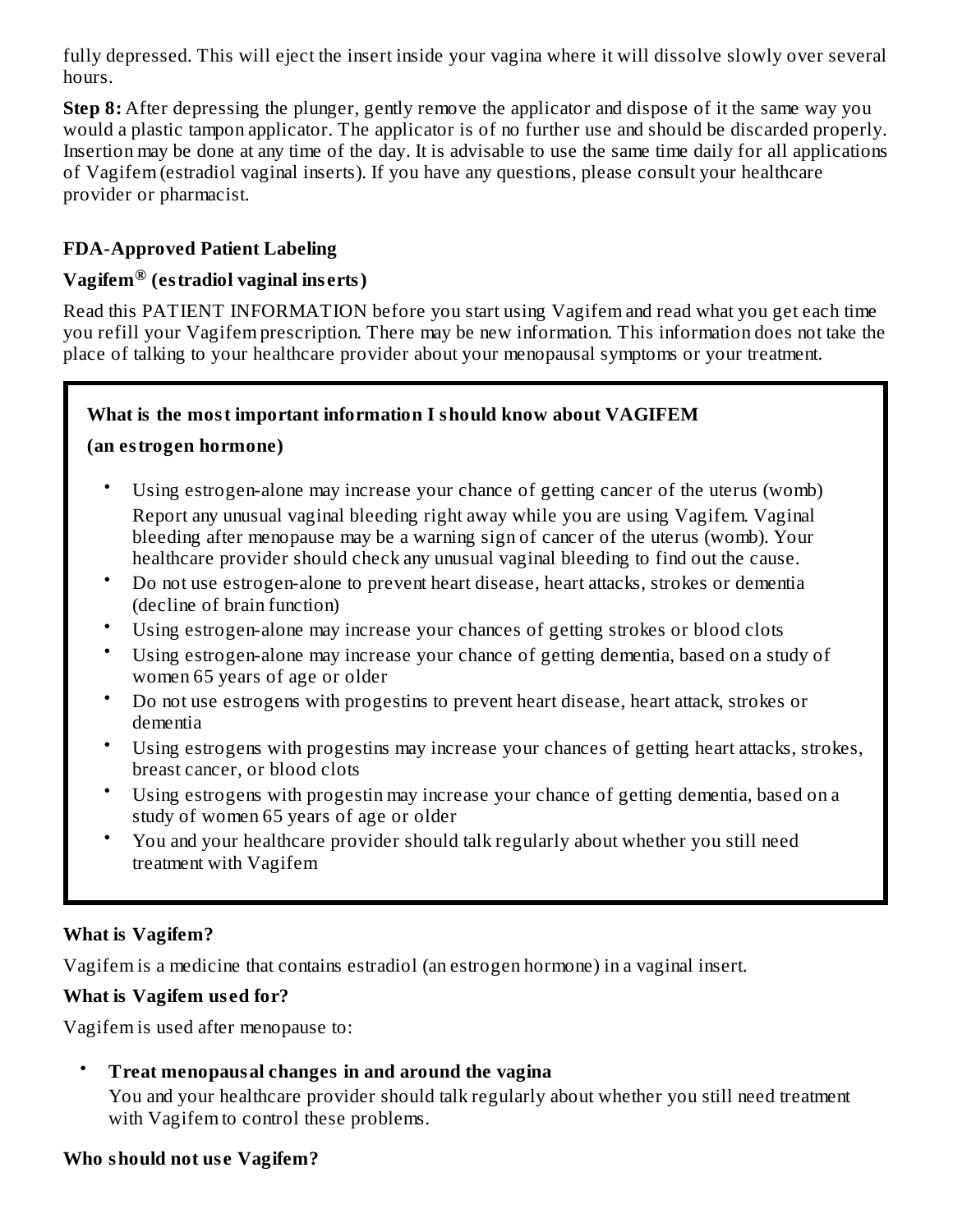Do not start using Vagifem if you:

- **Have unusual vaginal bleeding**
- **Currently have or have had certain cancers**

Estrogens may increase the chances of getting certain types of cancers, including cancer of the breast or uterus. If you have or have had cancer, talk with your healthcare provider about whether you should use Vagifem.

- **Had a stroke or heart attack**
- **Currently have or have had blood clots**
- **Currently have or have had liver problems**
- **Have been diagnos ed with a bleeding disorder**
- **Are allergic to Vagifem or any of its ingredients** See the list of ingredients in Vagifem at the end of this leaflet.
- **Think you may be pregnant**

### **Tell your healthcare provider:**

- **If you have any unusual vaginal bleeding** Vaginal bleeding after menopause may be a warning sign of cancer of the uterus (womb). Your healthcare provider should check any unusual vaginal bleeding to find out the cause.
- **About all of your medical problems**

Your healthcare provider may need to check you more carefully if you have certain conditions, such as asthma (wheezing), epilepsy (seizures), diabetes, migraine, endometriosis, lupus, problems with your heart, liver, thyroid, kidneys, or have high calcium levels in your blood.

• **About all the medicines you take**

This includes prescription and nonprescription medicines, vitamins, and herbal supplements. Some medicines may affect how Vagifem works. Vagifem may also affect how your other medicines work.

- **If you are going to have surgery or will be on bed rest** You may need to stop using Vagifem.
- **If you are breast feeding**

The hormone in Vagifem can pass into your breast milk.

# **How should I us e Vagifem?**

Vagifem is an insert that you place in your vagina with an applicator.

- Take the dose recommended by your healthcare provider and talk to him or her about how well that dose is working for you
- Estrogens should be used at the lowest dose possible for your treatment only as long as needed You and your healthcare provider should talk regularly (for example, every 3 to 6 months) about the dose you are using and whether you still need treatment with Vagifem.

**Step 1:** Tear off a single applicator.

**Step 2:** Separate the plastic wrap and remove the applicator from the plastic wrap as shown in Figure A. If after opening the package you see that the insert has come out of the applicator but has not fallen out of the package, carefully put it back into the applicator for insertion. Please keep your hands clean and dry while handling the insert.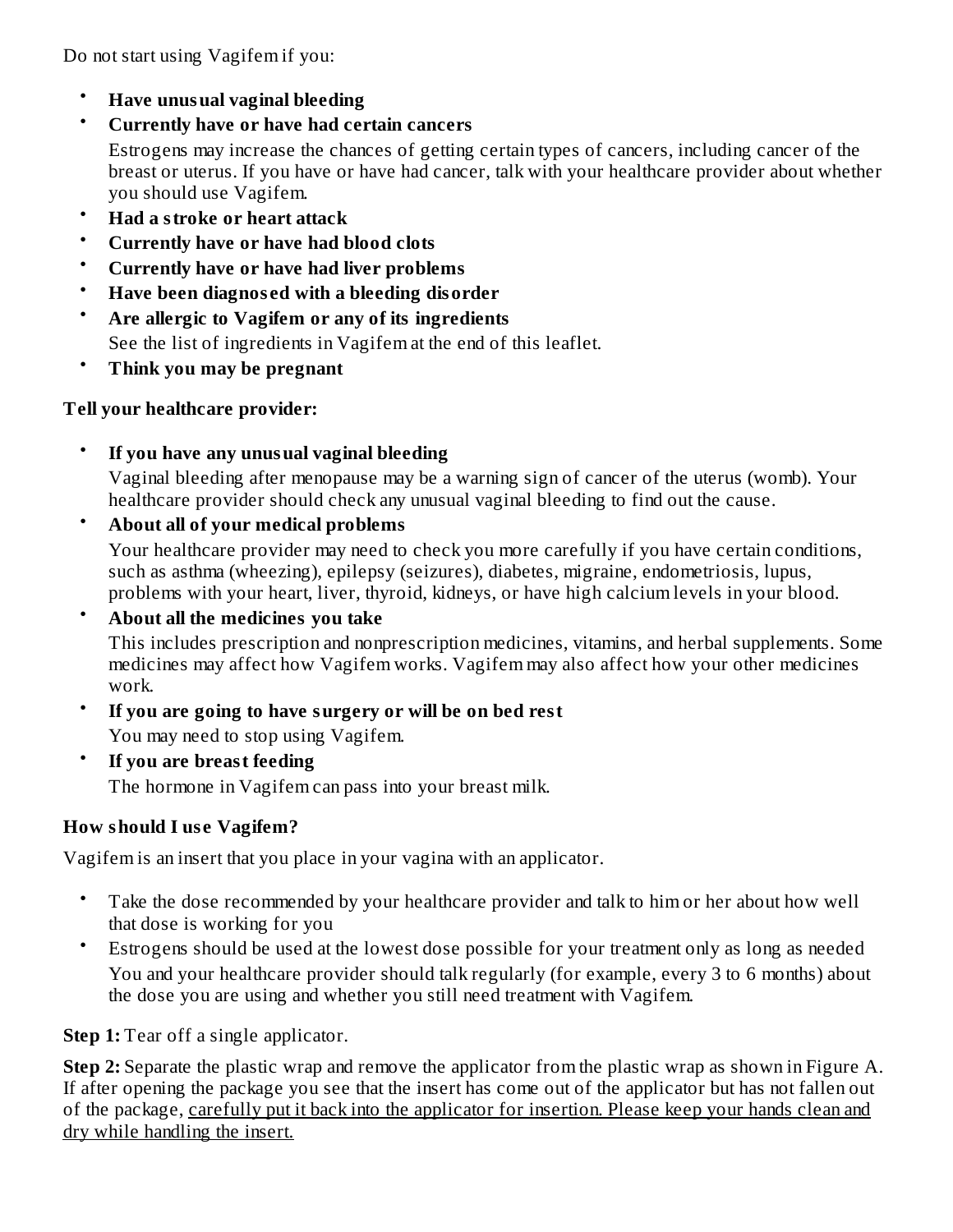

**Fig ure A**

**Step 3:** Hold the applicator so that the finger of one hand can press the applicator plunger as shown in Figure B.



**Fig ure B**

**Step 4:** Next select the best position for vaginal insertion of Vagifem (estradiol vaginal inserts) that is most comfortable for you. See suggested reclining Figure C or standing Figure D position illustrated below:



**Fig ure C**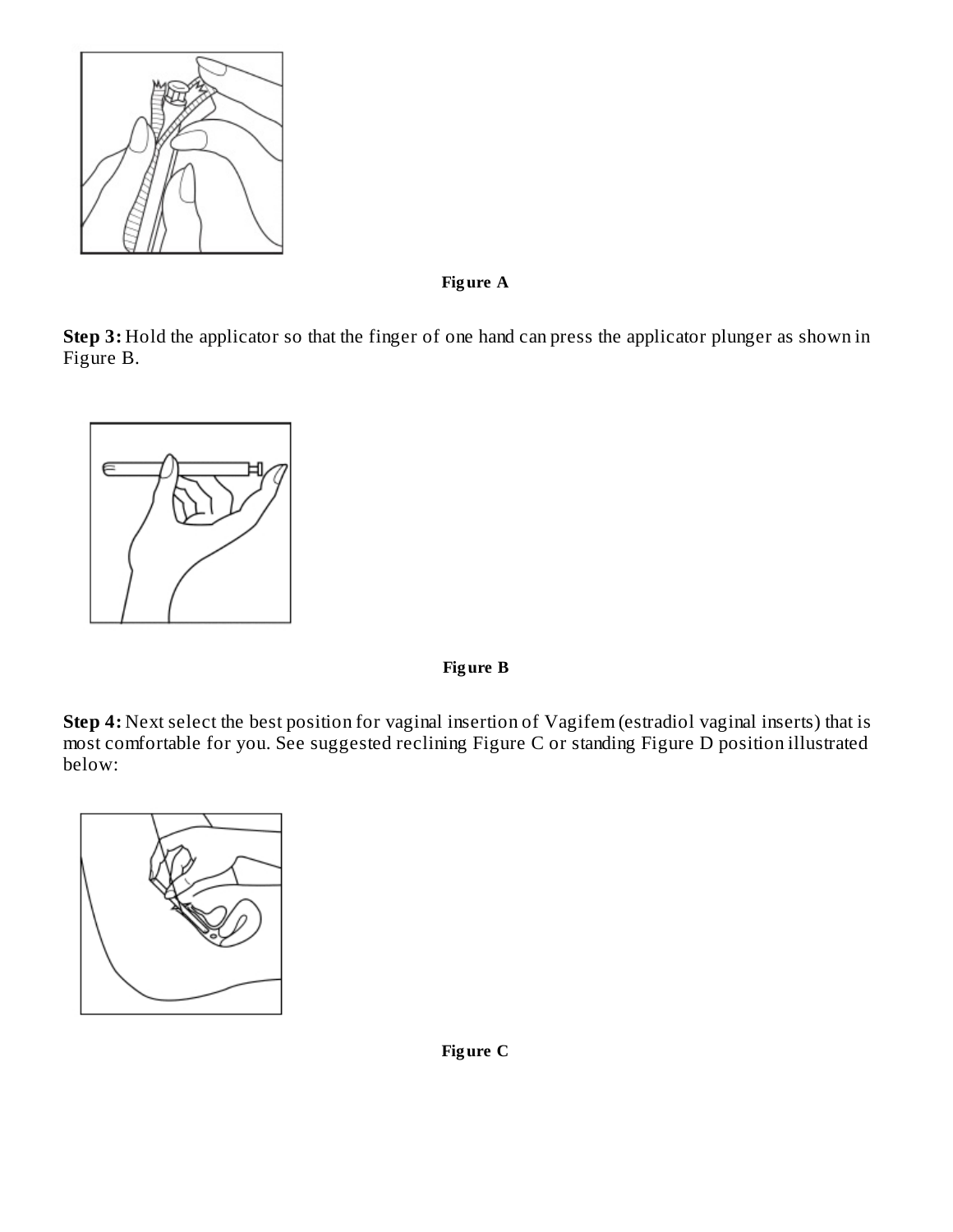

#### **Fig ure D**

**Step 5:** Using the other hand, guide the applicator gently and comfortably through the vaginal opening (see Figures C and D above). If prior to insertion the insert falls out of the applicator, throw the insert and applicator away and use a new insert-filled applicator.

**Step 6:** The applicator should be inserted (without forcing) as far as comfortably possible, or until half of the applicator is inside your vagina, whichever is less.

**Step 7:** Once the insert-filled applicator has been inserted, gently press the plunger until the plunger is fully depressed. This will eject the insert inside your vagina where it will dissolve slowly over several hours.

**Step 8:** After depressing the plunger, gently remove the applicator and dispose of it the same way you would a plastic tampon applicator. The applicator is of no further use and should be discarded properly. Insertion may be done at any time of the day. It is advisable to use the same time daily for all applications of Vagifem (estradiol vaginal inserts). If you have any questions, please consult your healthcare provider or pharmacist.

### **Dosage**

Vagifem therapy consists of the following dosing regimen:

One (1) Vagifem insert intravaginally once daily for the first two (2) weeks, then one (1) insert twice weekly (for example Tuesday and Friday) for as long as you use Vagifem.

### **What are the possible side effects of Vagifem?**

Vagifem is only used in the vagina; however, the risks associated with oral estrogens should be taken into account.

#### **Side effects are grouped by how s erious they are and how often they happen when you are treated.**

### **Serious but less common side effects include:**

- Heart attack
- Stroke
- Blood clots
- Dementia
- Breast cancer
- Cancer of the lining of the uterus (womb)
- Cancer of the ovary
- High blood pressure
- High blood sugar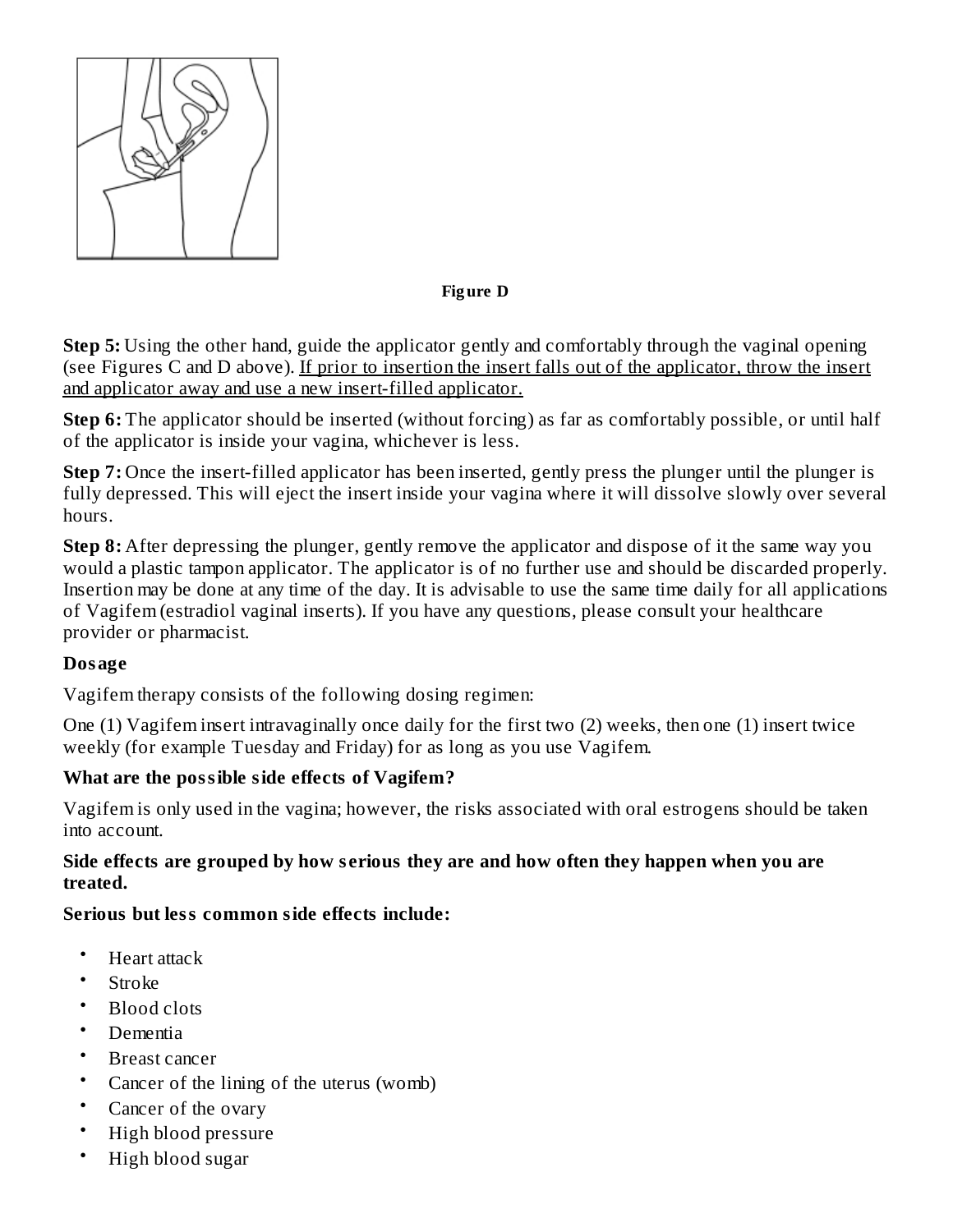- Gallbladder disease
- Liver problems
- Enlargement of benign tumors of the uterus ("fibroids")

### **Call your healthcare provider right away if you get any of the following warning signs or any other unusual symptoms that concern you:**

- New breast lumps
- Unusual vaginal bleeding
- Changes in vision or speech
- Sudden new severe headaches
- Severe pains in your chest or legs with or without shortness of breath, weakness and fatigue

### **Less s erious, but common, side effects include:**

- Headache
- Breast pain
- Irregular vaginal bleeding or spotting
- Stomach or abdominal cramps, bloating
- Nausea and vomiting
- Hair loss
- Fluid retention
- Vaginal yeast infection

These are not all the possible side effects of Vagifem. For more information, ask your healthcare provider or pharmacist for advice about side effects. You may report side effects to FDA at 1-800- FDA-1088.

### **What can I do to lower my chances of a s erious side effect with Vagifem?**

- Talk with your healthcare provider regularly about whether you should continue using Vagifem
- If you have a uterus, talk with your healthcare provider about whether the addition of a progestin is right for you

The addition of a progestin is generally recommended for a woman with a uterus to reduce the chance of getting cancer of the uterus. See your healthcare provider right away if you get vaginal bleeding while using Vagifem.

- Have a pelvic exam, breast exam and mammogram (breast X-ray) every year unless your healthcare provider tells you something else If members of your family have had breast cancer or if you have ever had breast lumps or an abnormal mammogram, you may need to have breast exams more often.
- If you have high blood pressure, high cholesterol (fat in the blood), diabetes, are overweight, or if you use tobacco, you may have higher chances for getting heart disease Ask your healthcare provider for ways to lower your chances for getting heart disease.

### **General information about the safe and effective us e of Vagifem.**

Medicines are sometimes prescribed for conditions that are not mentioned in patient information leaflets. Do not use Vagifem for conditions for which it was not prescribed. Do not give Vagifem to other people, even if they have the same symptoms you have. It may harm them.

### **Keep Vagifem out of the reach of children.**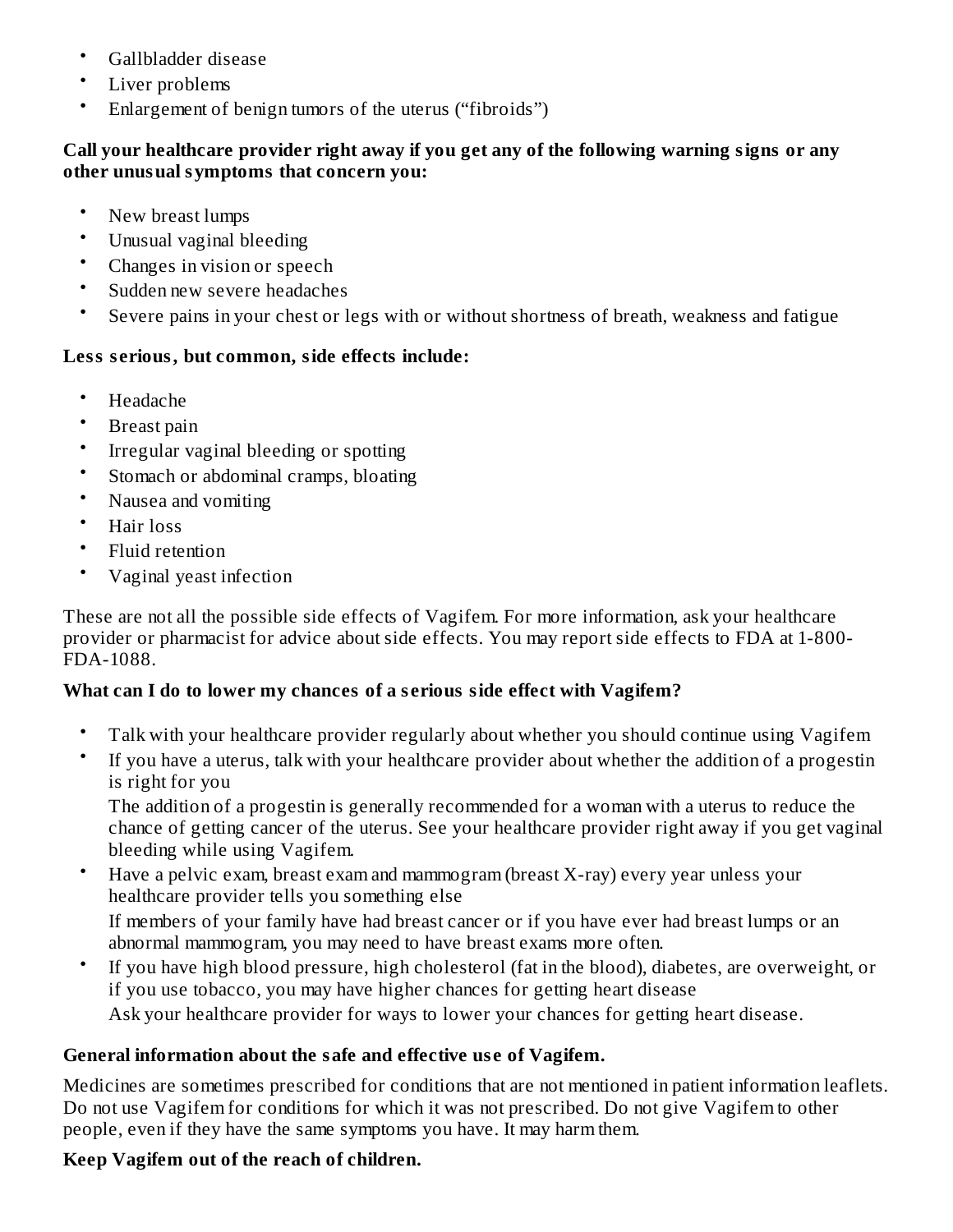This leaflet provides a summary of the most important information about Vagifem. If you would like more information, talk with your healthcare provider or pharmacist. You can ask for information about Vagifem that is written for health professionals. You can get more information by calling the toll free number 1-888-824-4336.

### **What are the ingredients in Vagifem?**

Vagifem (estradiol vaginal inserts) are small, white, film-coated inserts containing estradiol. Each insert also contains hypromellose, lactose monohydrate, maize starch and magnesium stearate. The film coating contains hypromellose and polyethylene glycol.

Each Vagifem insert is contained in a disposable applicator, packaged in a blister pack. Cartons contain 8 or 18 applicators with inset inserts.

### **Store at 25ºC (77ºF); excursions permitted to 15ºC to 30ºC (59ºF to 86ºF). Do not refrigerate.**

### **[s ee USP Controlled Room Temperature].**

*Vagifem is a registered trademark owned by Novo Nordisk Health Care AG*. *®* © 2003-2019 Novo Nordisk Date of Issue: 04/19 For information contact: Novo Nordisk Inc. 800 Scudders Mill Road Plainsboro, NJ 08536, USA 1-888-824-4336 Manufactured by: Novo Nordisk A/S 2880 Bagsvaerd, Denmark

### **Principal Display Panel - VAGIFEM 10 MCG – 18 Ins erts**

NDC 0169-5176-04 **Vagifem ® (estradiol vaginal ins erts) 10mcg** 18 vaginal inserts novo nordisk ®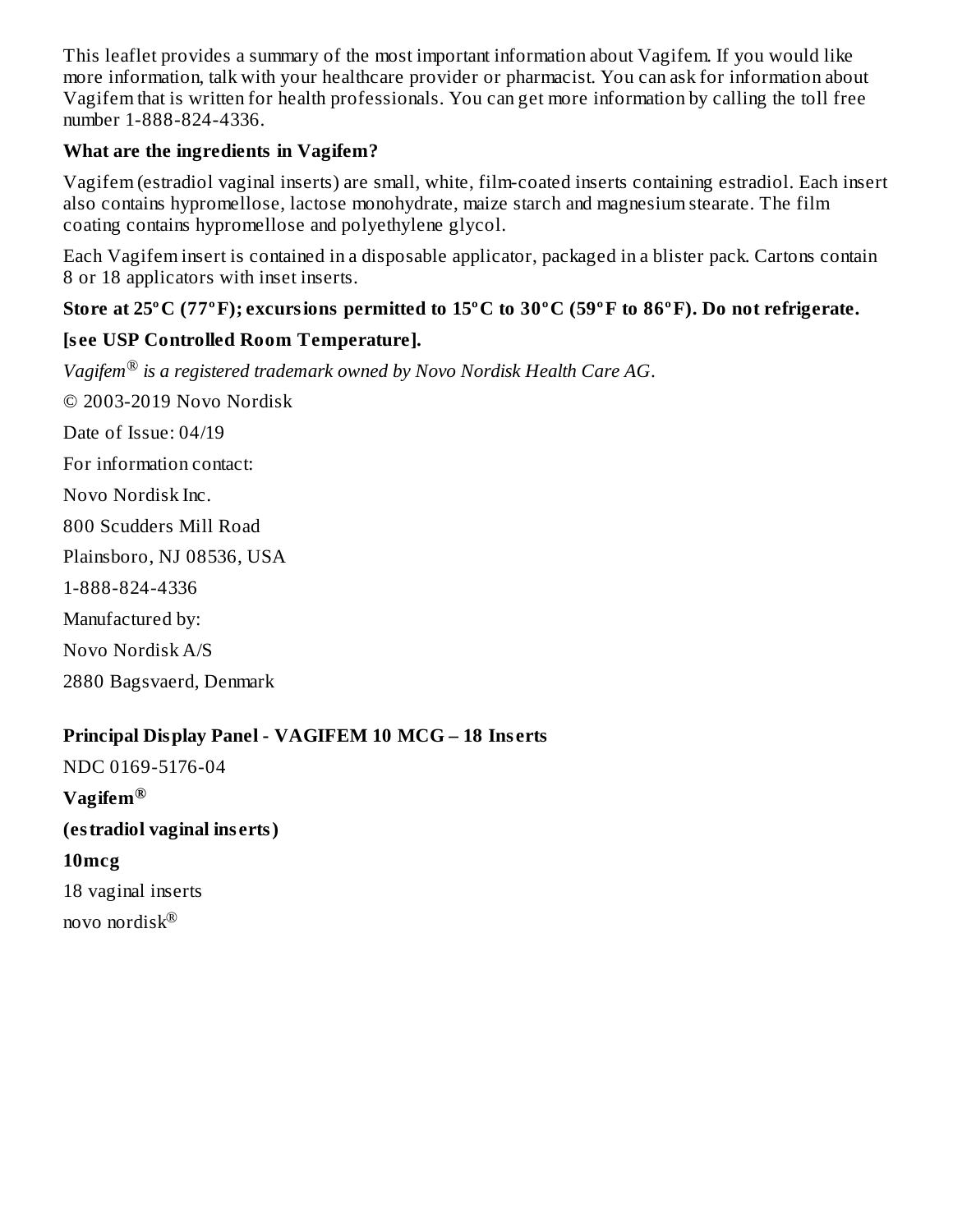